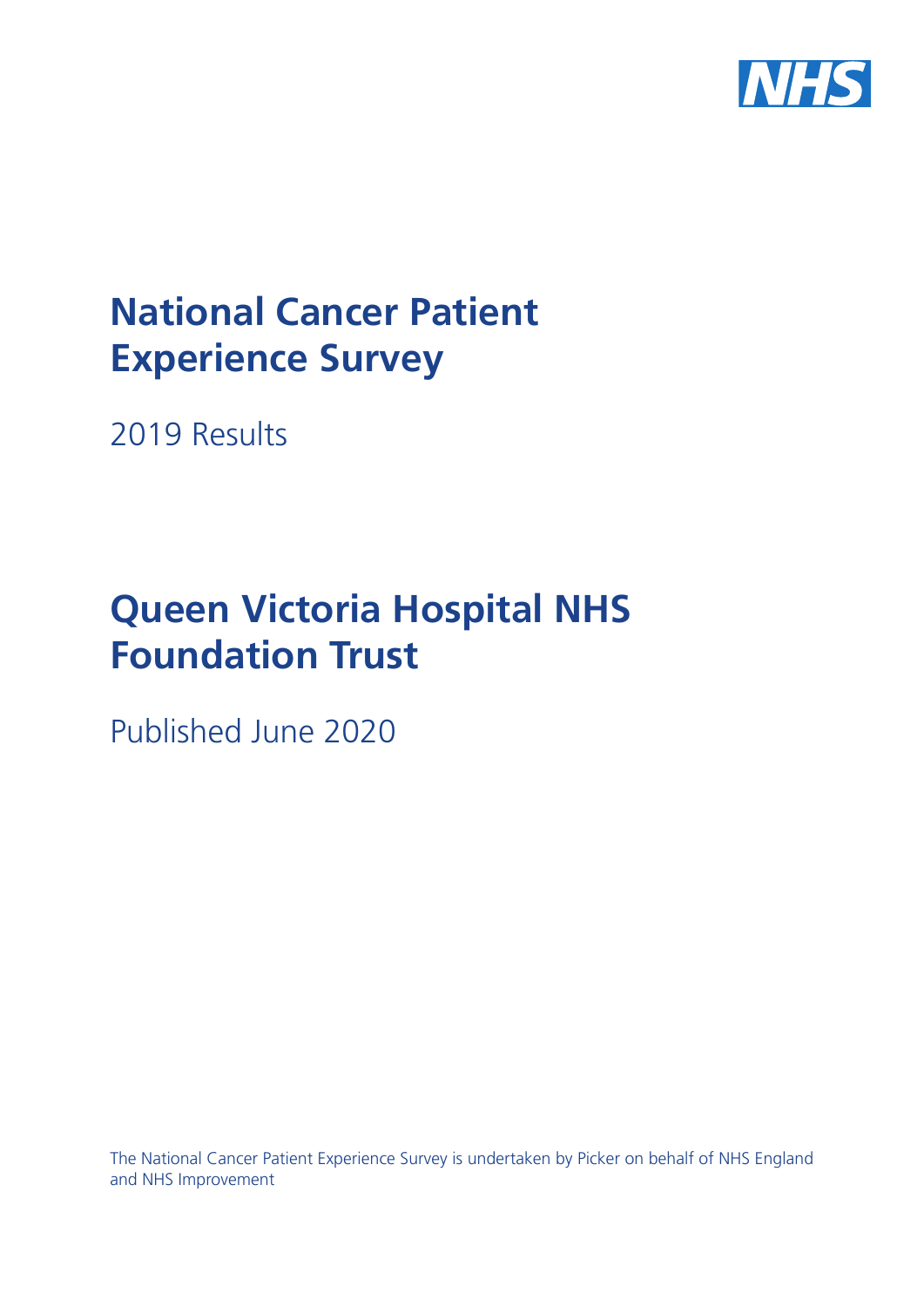**Executive Summary** Case Mix Adjusted scores

#### **Cancer Dashboard Questions**

The following seven questions are included in phase 1 of the Cancer Dashboard developed by Public Health England and NHS England:

Q61. Patient's average rating of care scored from very poor to very good

| 0   | $\overline{2}$   | 3                                                             | 5 | 6 | 7 | 8   | 9 | 10                                                                                            |
|-----|------------------|---------------------------------------------------------------|---|---|---|-----|---|-----------------------------------------------------------------------------------------------|
|     |                  |                                                               |   |   |   | 8.8 |   |                                                                                               |
| 83% |                  |                                                               |   |   |   |     |   | Q18. Patient definitely involved as much as they wanted in decisions about care and treatment |
|     |                  |                                                               |   |   |   |     |   | Q19. Patient given the name of a CNS who would support them through their treatment           |
|     |                  | Q20. Patient found it very or quite easy to contact their CNS |   |   |   |     |   |                                                                                               |
| 98% |                  |                                                               |   |   |   |     |   | Q39. Patient always felt they were treated with respect and dignity while in hospital         |
|     | leaving hospital |                                                               |   |   |   |     |   | Q41. Hospital staff told patient who to contact if worried about condition or treatment after |
| 57% | treatment        |                                                               |   |   |   |     |   | Q55. General practice staff definitely did everything they could to support patient during    |

### **Questions Outside Expected Range**

|                                                                                                   |            | Case Mix Adjusted Scores   |                            |                   |
|---------------------------------------------------------------------------------------------------|------------|----------------------------|----------------------------|-------------------|
|                                                                                                   | 2019 Score | Lower<br>Expected<br>Range | Upper<br>Expected<br>Range | National<br>Score |
| Q31. Patient had confidence and trust in all doctors treating them                                | 97%        | 72%                        | 96%                        | 84%               |
| Q34. Patient thought there were always or nearly always enough nurses on duty to care for<br>them | 86%        | 48%                        | 81%                        | 64%               |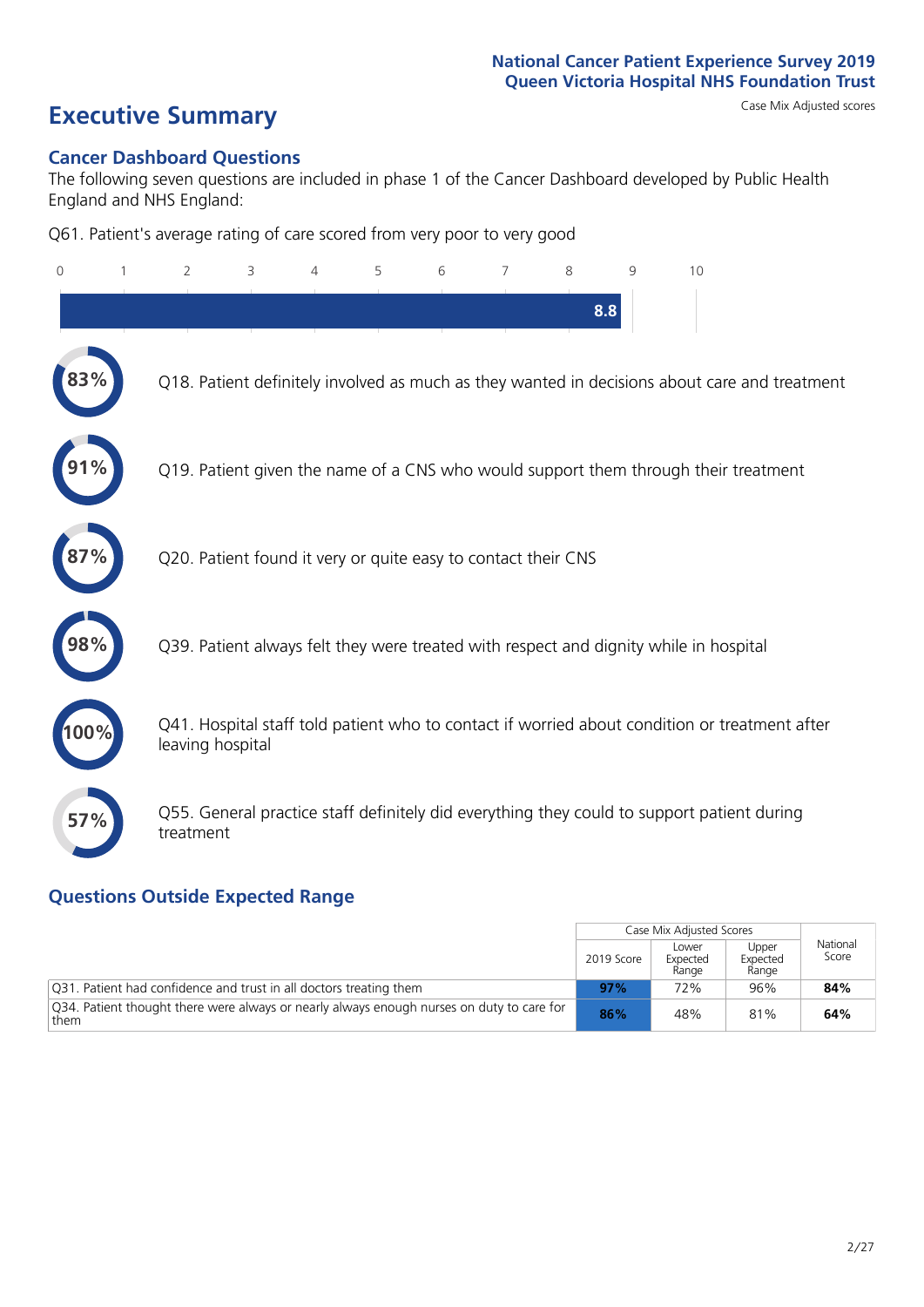## **Introduction**

The National Cancer Patient Experience Survey 2019 is the ninth iteration of the survey first undertaken in 2010. It has been designed to monitor national progress on cancer care; to provide information to drive local quality improvements; to assist commissioners and providers of cancer care; and to inform the work of the various charities and stakeholder groups supporting cancer patients.

The survey was overseen by a national Cancer Patient Experience Advisory Group. This Advisory Group set the principles and objectives of the survey programme and guided questionnaire development. The survey was commissioned and managed by NHS England. The survey provider, Picker, is responsible for designing, running and analysing the survey.

The 2019 survey involved 143 NHS Trusts. Out of 111,366 people, 67,858 people responded to the survey, yielding a response rate of 61%.

# **Methodology**

#### **Eligibility, eldwork and survey methods**

The sample for the survey included all adult (aged 16 and over) NHS patients, with a confirmed primary diagnosis of cancer, discharged from an NHS Trust after an inpatient episode or day case attendance for cancer related treatment in the months of April, May and June 2019. The fieldwork for the survey was undertaken between December 2019 and March 2020.

As in the previous four years, the survey used a mixed mode methodology. Questionnaires were sent by post, with two reminders where necessary, but also included an option to complete the questionnaire online. A Freephone helpline and email was available for respondents to opt out, ask questions about the survey, enable them to complete their questionnaire over the phone and provide access to a translation and interpreting facility for those whose first language was not English.

#### **Case-mix adjustment**

Both unadjusted and adjusted scores are presented in this report. Case-mix adjusted scores allows us to account for the impact that differing patient populations might have on results. By using the case-mix adjusted estimates we can obtain a greater understanding of how a Trust is performing given their patient population. The factors taken into account in this case-mix adjustment are gender, age, ethnic group, deprivation, and tumour group.

#### **Scoring methodology**

Fifty-two questions from the questionnaire are scored as these questions relate directly to patient experience. For all but one question (Q61), scores are presented as the percentage of positive responses out of all scored responses. For Q61, respondents rate their overall care on a scale of 0 to 10, of which the average was calculated for this question's presented score. The percentages in this report have been rounded to the nearest percentage point. Therefore, in some cases the figures do not appear to add up to 100%.

#### **Statistical significance**

In the reporting of 2019 results, appropriate statistical tests have been undertaken to identify unadjusted scores for which the change over time is 'statistically significant'. Thirty-seven scored questions in 2019 have been compared with those of 2018 and a statistically significant change between the two years has been reported where identified.

For the scored questions that are comparable beyond 2018, statistically significant change over the five years has also been reported where identified. A statistically significant difference means that the change in the result is very unlikely to have occurred by sampling variation.

#### **Suppression**

#### **Question-level suppression**

For scores where the base size per question is  $<$ 21, the score will be suppressed and replaced with an asterisk (\*). The base size will include neutral response options.

#### **Double suppression**

If any group within a particular sub-group breakdown (such as the tumour group breakdown) has <21 responses, then the figure for this particular group is suppressed and replaced with an asterisk (\*). If there is only one group within the sub-group breakdown that has <21 respondents, and is therefore suppressed, the group with the next lowest number of respondents is also supressed and replaced with an asterisk (\*) (regardless if it is greater than or less than 21).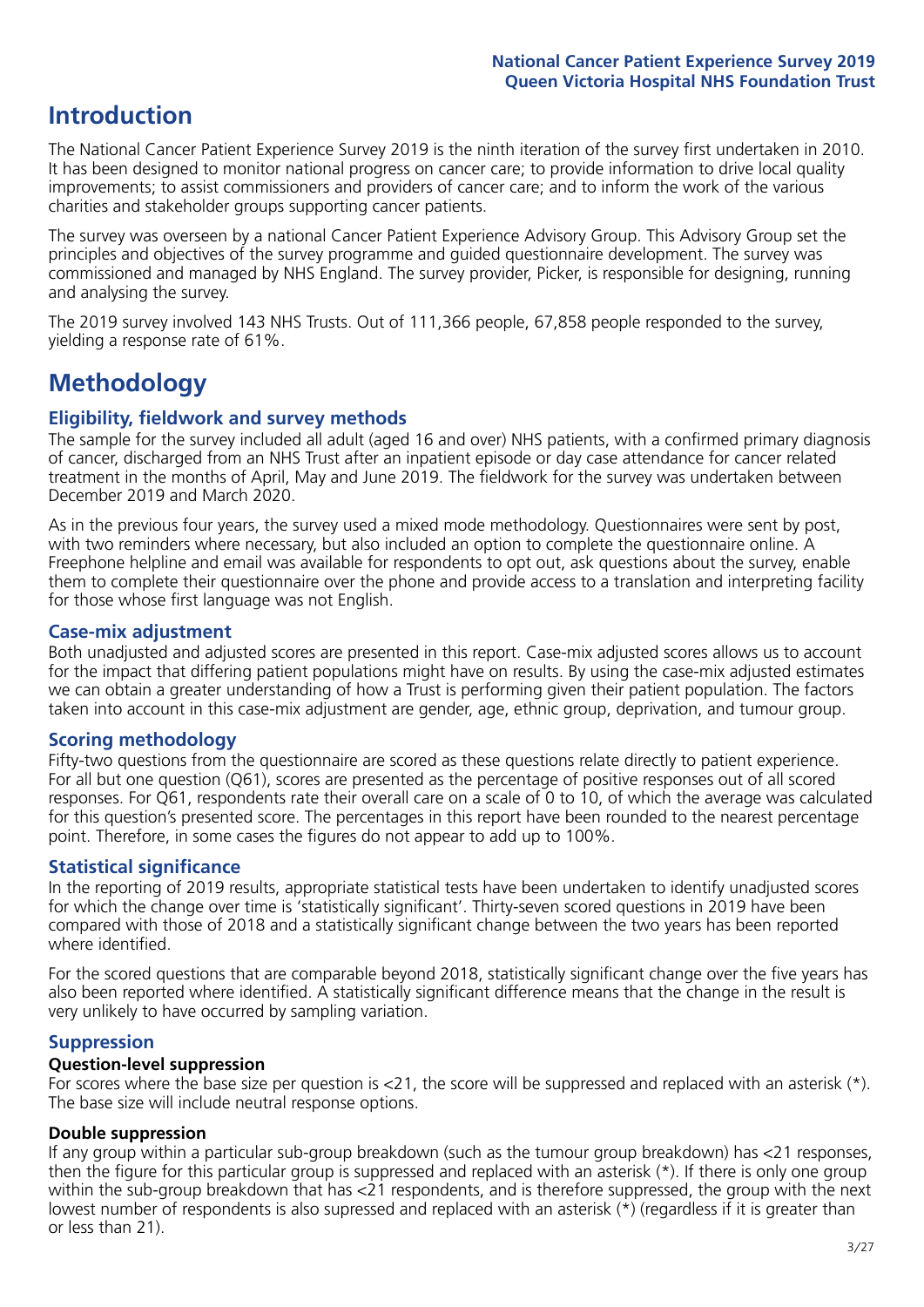# **Understanding the results**

This report shows how this Trust scored for each question in the survey, compared with national results and previous year's results. It is aimed at helping individual Trusts to understand their performance and identify areas for local improvement. Below is a description of the type of results presented within this report and how to understand them.

#### **Expected range charts**

The expected range charts in this report show a bar with the lowest and highest score received for each question nationally. Within this bar, an expected range is given (in grey) and a black diamond represents the actual score for this Trust.

Trusts whose score is above the upper limit of the expected range (in the dark blue) are positive outliers, with a score statistically significantly higher than the national mean. This indicates that the Trust performs better than what Trusts of the same size and demographics are expected to perform. The opposite is true if the score is below the lower limit of the expected range (in the light blue); these are negative outliers. For scores within the expected range (in the grey), the score is what we would expect given the Trust's size and demographics.

#### **Comparability tables**

The comparability tables show the 2018 and 2019 unadjusted scores for this Trust for each scored question. If there is a significant change from 2018 and 2019 or overall from 2015 to 2019, an arrow will be presented for the direction of change. The adjusted 2019 score will also be presented for each scored question along with the lower and upper expected range and national score. Scores above the upper limit of the expected range will be highlighted dark blue, scores below the lower limit of the expected range will be highlighted light blue, and scores within the lower and upper limit of the expected ranges will be highlighted grey.

#### **Tumour type tables**

The tumour type tables show the unadjusted scores for each scored question for each of the 13 tumour groups. The national score for that tumour group is also shown. Unadjusted scores for the same tumour type across different Trusts may not be comparable, as they do not account for the impact that differing patient populations might have on results. Central nervous system is abbreviated as 'CNS' and lower gastrointestinal tract is abbreviated as 'LGT' throughout this report.

#### **Year on year charts**

The year on year charts show five columns representing the unadjusted scores of the last five years (2015, 2016, 2017, 2018 and 2019) for each scored question.

#### **Notes on specific questions**

Following the development phase of the 2019 survey, several changes were made to the questionnaire. Six scored questions were amended (Q5, Q18, Q30, Q35, Q56 and Q60) and one non-scored question (Q29) was amended that impacted the comparability of questions Q30 to Q41. Of all questions changed or impacted by change, only Q60 is presented with historical comparisons; though the results should be interpreted with caution.

#### **Unadjusted data and case-mix adjusted data**

Unadjusted data should be used to see the actual responses from patients relating to the Trust. Case-mix adjusted data, together with expected ranges, should be used to understand whether the results are significantly higher or lower than national results taking account of the patient mix.

### **Further information**

This research was carried out in accordance with the international standard for organisations conducting social research (accreditation to ISO20252:2012; certificate number GB08/74322). The 2019 survey data has been produced and published in line with the Code of Practice for Official Statistics.

For more information on the methodology, please see the Technical Document. It can be viewed along with the 2019 questionnaire and survey quidance on the website at www.ncpes.co.uk. For all other outputs at National, Trust, CCG and Cancer Alliance level, please see the PDF reports, Excel tables and dashboards at www.ncpes.co.uk.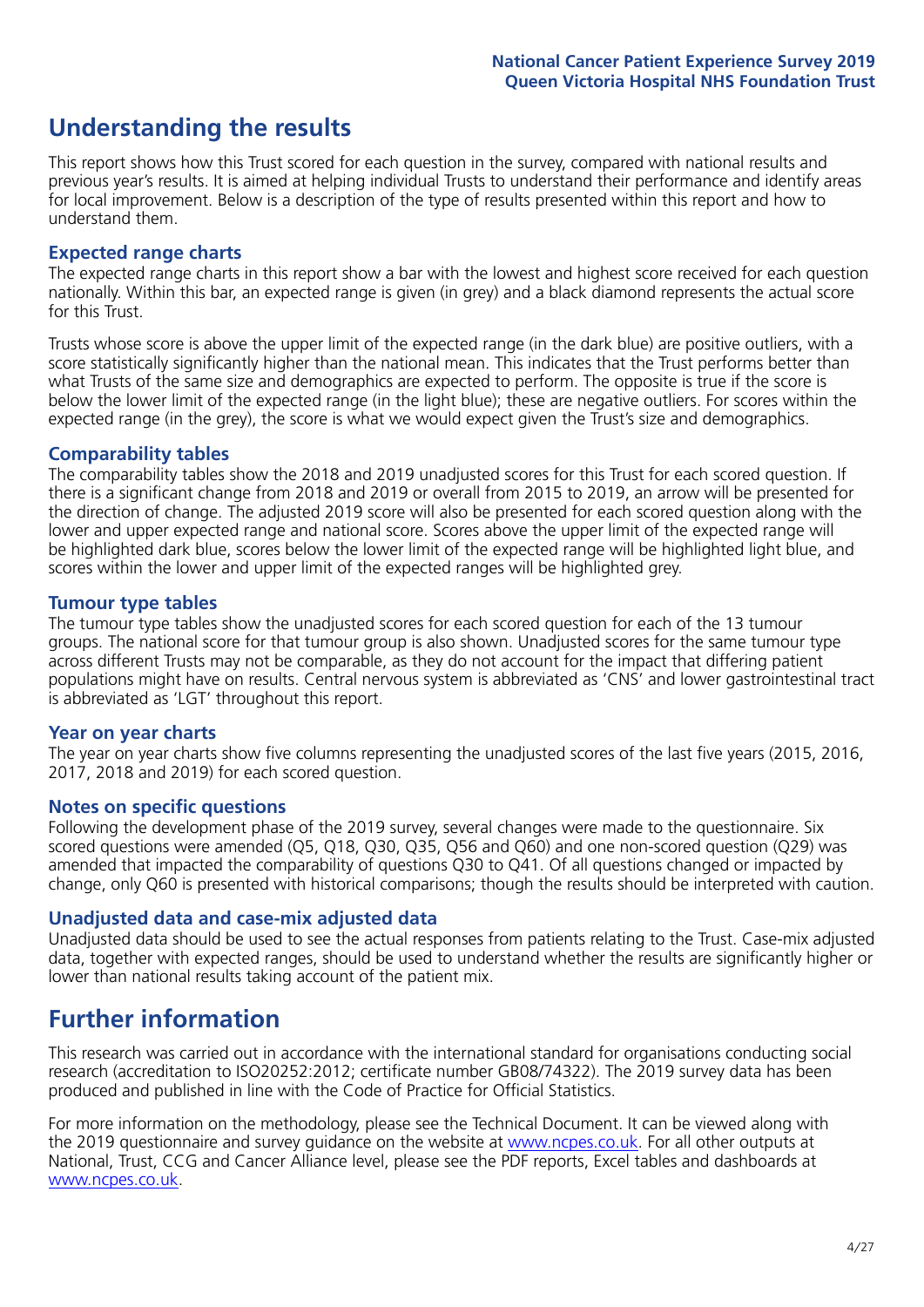### **Response Rate**

#### **Overall Response Rate**

82 patients responded out of a total of 132 patients, resulting in a response rate of 62%.

|              | Sample Size | Adjusted<br>Sample | Completed | Response Rate |
|--------------|-------------|--------------------|-----------|---------------|
| <b>Trust</b> | 136         | 132                | 82        | 62%           |
| National     | 119,855     | 111,366            | 67.858    | 61%           |

#### **Respondents by Survey Type**

|                            | Number of<br>Respondents |
|----------------------------|--------------------------|
| Online                     |                          |
| Paper                      | 73                       |
| Phone                      | Ω                        |
| <b>Translation Service</b> |                          |

#### **Respondents by Tumour Group**

|                      | Number of<br>Respondents |
|----------------------|--------------------------|
| <b>Brain / CNS</b>   | Ω                        |
| <b>Breast</b>        | 9                        |
| Colorectal / LGT     | 0                        |
| Gynaecological       | 0                        |
| Haematological       | 0                        |
| <b>Head and Neck</b> | 11                       |
| Lung                 | Ω                        |
| Prostate             | Ω                        |
| Sarcoma              | 3                        |
| Skin                 | 50                       |
| <b>Upper Gastro</b>  | Ω                        |
| Urological           | Ω                        |
| Other                | q                        |

#### **Respondents by Age and Gender**

Respondents year of birth has been used to determine age. This information has been amalgamated into 8 age bands. The age and gender distribution for the Trust was as follows:

|        | Age 16-24 | Age 25-34 | Age 35-44 | Age 45-54 | Age 55-64 | Age 65-74      | Age 75-84 | Age 85+ | Total |
|--------|-----------|-----------|-----------|-----------|-----------|----------------|-----------|---------|-------|
| Male   |           |           |           |           |           | 1 <sub>3</sub> |           |         | 35    |
| Female |           |           |           |           |           |                | 10        |         | 47    |
| Total  |           |           |           | 13        | 16        | 24             | 19        |         | 82    |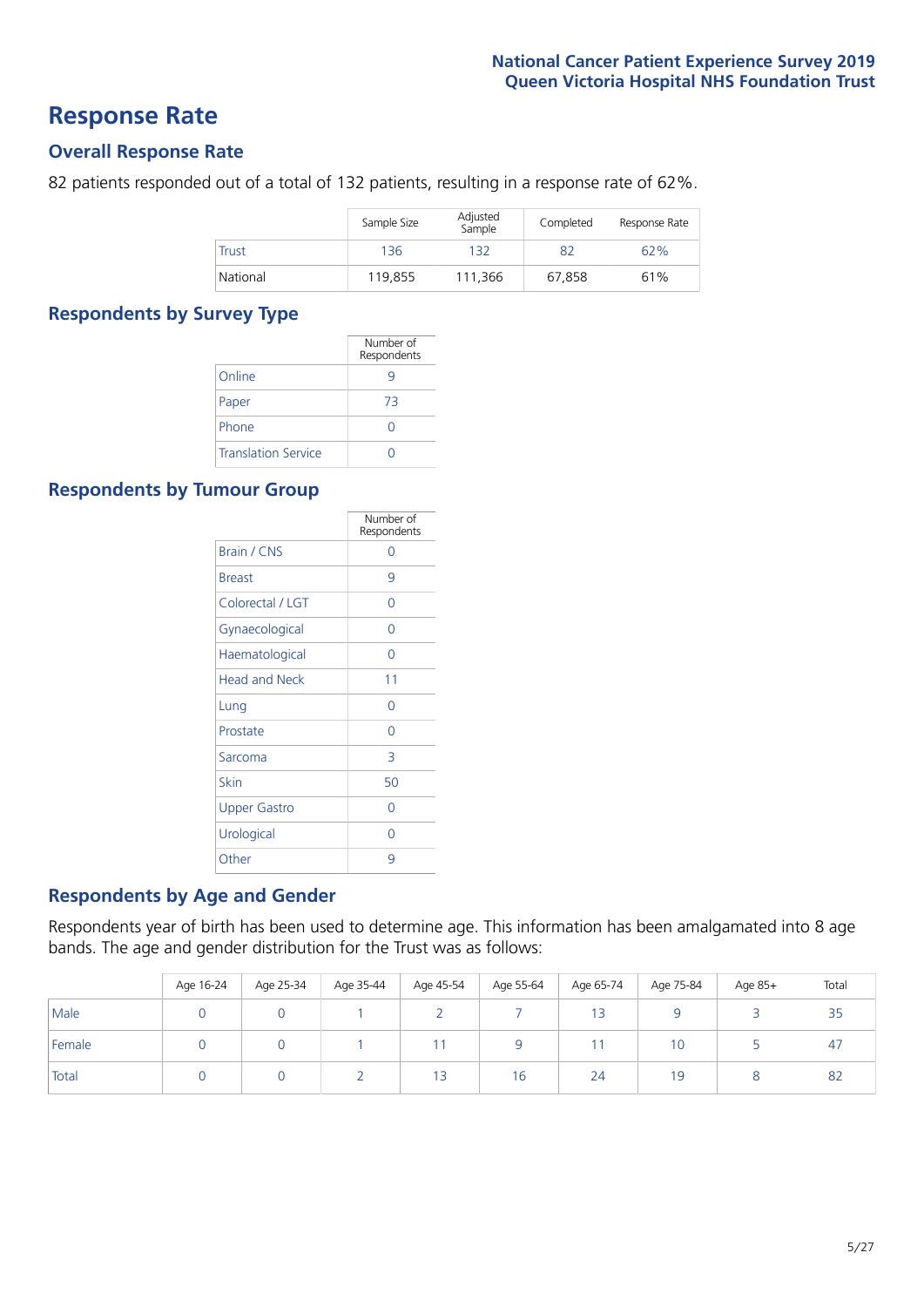# **Expected Range Charts**

| Lower Expected Range                                                                                                                   | Average |       | Upper Expected Range |     |     |     |     | Case Mix Adjusted Score |     |     |              |          |  |  |
|----------------------------------------------------------------------------------------------------------------------------------------|---------|-------|----------------------|-----|-----|-----|-----|-------------------------|-----|-----|--------------|----------|--|--|
| <b>SEEING YOUR GP</b>                                                                                                                  |         | 0%    | 10%                  | 20% | 30% | 40% | 50% | 60%                     | 70% |     | 80% 90% 100% |          |  |  |
| Q1. Saw GP once or twice before being told they needed to go to<br>hospital<br>Q2. Patient thought they were seen as soon as necessary |         |       |                      |     |     |     |     |                         |     | 84% | 88%          |          |  |  |
|                                                                                                                                        |         |       |                      |     |     |     |     |                         |     |     |              |          |  |  |
| <b>DIAGNOSTIC TESTS</b>                                                                                                                |         | 0%    | 10%                  | 20% | 30% | 40% | 50% | 60%                     | 70% | 80% |              | 90% 100% |  |  |
| Q5. Received all the information needed about the test                                                                                 |         |       |                      |     |     |     |     |                         |     |     |              | 96%      |  |  |
| Q6. The length of time waiting for the test to be done was about<br>right                                                              |         |       |                      |     |     |     |     |                         |     |     | 87%          |          |  |  |
| Q7. Test results explained in completely understandable way                                                                            |         |       |                      |     |     |     |     |                         |     |     | 86%          |          |  |  |
| <b>FINDING OUT WHAT WAS WRONG WITH YOU</b>                                                                                             |         | 0%    | 10%                  | 20% | 30% | 40% | 50% | 60%                     | 70% | 80% |              | 90% 100% |  |  |
| Q10. Patient told they could bring a family member or friend when<br>first told they had cancer                                        |         |       |                      |     |     |     |     |                         |     | 81% |              |          |  |  |
| Q11. Patient felt they were told sensitively that they had cancer                                                                      |         |       |                      |     |     |     |     |                         |     | 85% |              |          |  |  |
| Q12. Patient completely understood the explanation of what was<br>wrong                                                                |         |       |                      |     |     |     |     |                         |     | 78% |              |          |  |  |
| Q13. Patient given easy to understand written information about<br>the type of cancer they had                                         |         |       |                      |     |     |     |     |                         |     | 82% |              |          |  |  |
| <b>DECIDING THE BEST TREATMENT FOR YOU</b>                                                                                             |         | 0%    | 10%                  | 20% | 30% | 40% | 50% | 60%                     | 70% | 80% |              | 90% 100% |  |  |
| Q14. Patient felt that treatment options were completely explained                                                                     |         |       |                      |     |     |     |     |                         |     |     | 88%          |          |  |  |
| Q15. Patient felt possible side effects were definitely explained in<br>an understandable way                                          |         |       |                      |     |     |     |     |                         |     | 77% |              |          |  |  |
| Q16. Patient definitely given practical advice and support in dealing with side effects of treatment                                   |         |       |                      |     |     |     |     |                         | 67% |     |              |          |  |  |
| Q17. Patient definitely told about side effects that could affect<br>them in the future                                                |         |       |                      |     |     |     |     | 57%                     |     |     |              |          |  |  |
| Q18. Patient definitely involved as much as they wanted in<br>decisions about care and treatment                                       |         |       |                      |     |     |     |     |                         |     | 83% |              |          |  |  |
| <b>CLINICAL NURSE SPECIALIST (CNS)</b>                                                                                                 |         | $0\%$ | 10%                  | 20% | 30% | 40% | 50% | 60%                     | 70% | 80% |              | 90% 100% |  |  |
| Q19. Patient given the name of a CNS who would support them<br>through their treatment                                                 |         |       |                      |     |     |     |     |                         |     |     | 91%<br>87%   |          |  |  |
| Q20. Patient found it very or quite easy to contact their CNS                                                                          |         |       |                      |     |     |     |     |                         |     |     | 90%          |          |  |  |
| Q21. Patient got understandable answers to important questions<br>all or most of the time                                              |         |       |                      |     |     |     |     |                         |     |     |              |          |  |  |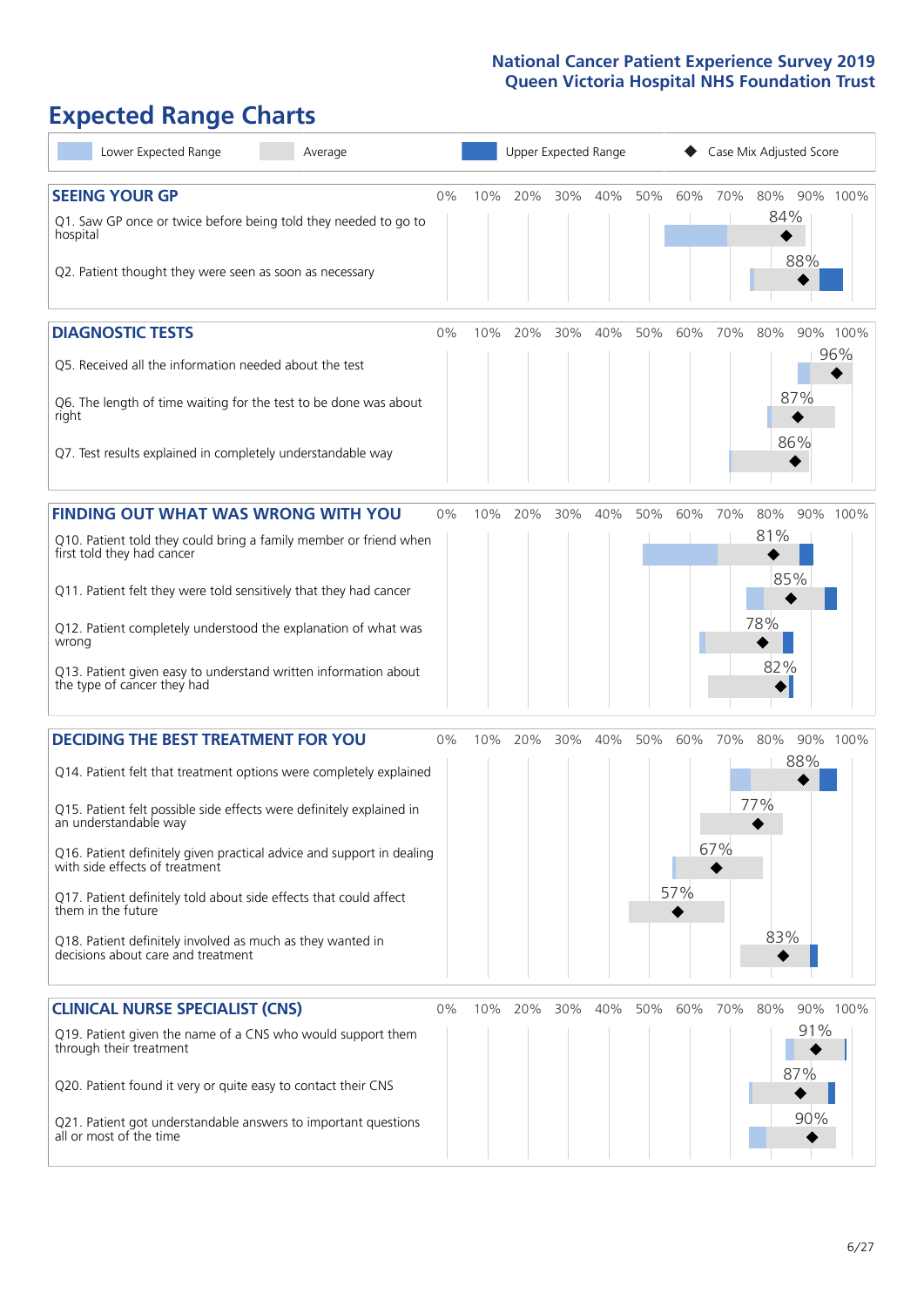# **Expected Range Charts**

| Lower Expected Range                                                                                                                                                                                                                                                                                                                                                                                                                                                                                                                                                                                                                                                                                                    | Average |       |     |     | Upper Expected Range |     |     | Case Mix Adjusted Score |     |                          |                   |                    |
|-------------------------------------------------------------------------------------------------------------------------------------------------------------------------------------------------------------------------------------------------------------------------------------------------------------------------------------------------------------------------------------------------------------------------------------------------------------------------------------------------------------------------------------------------------------------------------------------------------------------------------------------------------------------------------------------------------------------------|---------|-------|-----|-----|----------------------|-----|-----|-------------------------|-----|--------------------------|-------------------|--------------------|
| <b>SUPPORT FOR PEOPLE WITH CANCER</b><br>Q22. Hospital staff gave information about support or self-help<br>groups for people with cancer<br>Q23. Hospital staff discussed or gave information about the impact<br>cancer could have on day to day activities<br>Q24. Hospital staff gave information on getting financial help or<br>possible benefits<br>Q25. Hospital staff told patient they could get free prescriptions                                                                                                                                                                                                                                                                                           |         | $0\%$ | 10% | 20% | 30%                  | 40% | 50% | 60%                     | 70% | 80%<br>83%<br>84%<br>82% |                   | 90% 100%           |
| <b>OPERATIONS</b>                                                                                                                                                                                                                                                                                                                                                                                                                                                                                                                                                                                                                                                                                                       |         | 0%    | 10% | 20% | 30%                  | 40% | 50% | 60%                     | 70% | 80%                      |                   | 90% 100%           |
| Q27. Beforehand, patient had all the information needed about the<br>operation<br>Q28. Afterwards, staff completely explained how operation had<br>gone in understandable way                                                                                                                                                                                                                                                                                                                                                                                                                                                                                                                                           |         |       |     |     |                      |     |     |                         |     | 83%                      |                   | 96%                |
| <b>HOSPITAL CARE AS AN INPATIENT</b>                                                                                                                                                                                                                                                                                                                                                                                                                                                                                                                                                                                                                                                                                    |         | $0\%$ | 10% | 20% | 30%                  | 40% | 50% | 60%                     | 70% | 80%                      |                   | 90% 100%           |
| Q30. Hospital staff didn't talk in front of patient as if patient wasn't<br>there<br>Q31. Patient had confidence and trust in all doctors treating them<br>Q32. Patient's family or someone close definitely felt able to talk to<br>a doctor<br>Q33. Patient had confidence and trust in all the ward nurses<br>treating them<br>Q34. Patient thought there were always or nearly always enough<br>nurses on duty to care for them<br>Q35. All hospital staff asked patient what name they prefer to be<br>called by<br>Q36. Patient always given enough privacy when discussing<br>condition or treatment<br>Q37. Patient definitely found hospital staff to discuss worries or<br>fears during their inpatient visit |         |       |     |     |                      |     | 53% |                         |     | 80%<br>78%<br>75%        | 88%<br>86%<br>86% | 97%                |
| Q38. Hospital staff definitely did everything they could to help<br>control pain<br>Q39. Patient always felt they were treated with respect and dignity<br>while in hospital<br>Q40. Patient given clear written information about what should or<br>should not do after leaving hospital<br>Q41. Hospital staff told patient who to contact if worried about                                                                                                                                                                                                                                                                                                                                                           |         |       |     |     |                      |     |     |                         |     |                          | 94%               | 98%<br>97%<br>100% |
| condition or treatment after leaving hospital                                                                                                                                                                                                                                                                                                                                                                                                                                                                                                                                                                                                                                                                           |         |       |     |     |                      |     |     |                         |     |                          |                   |                    |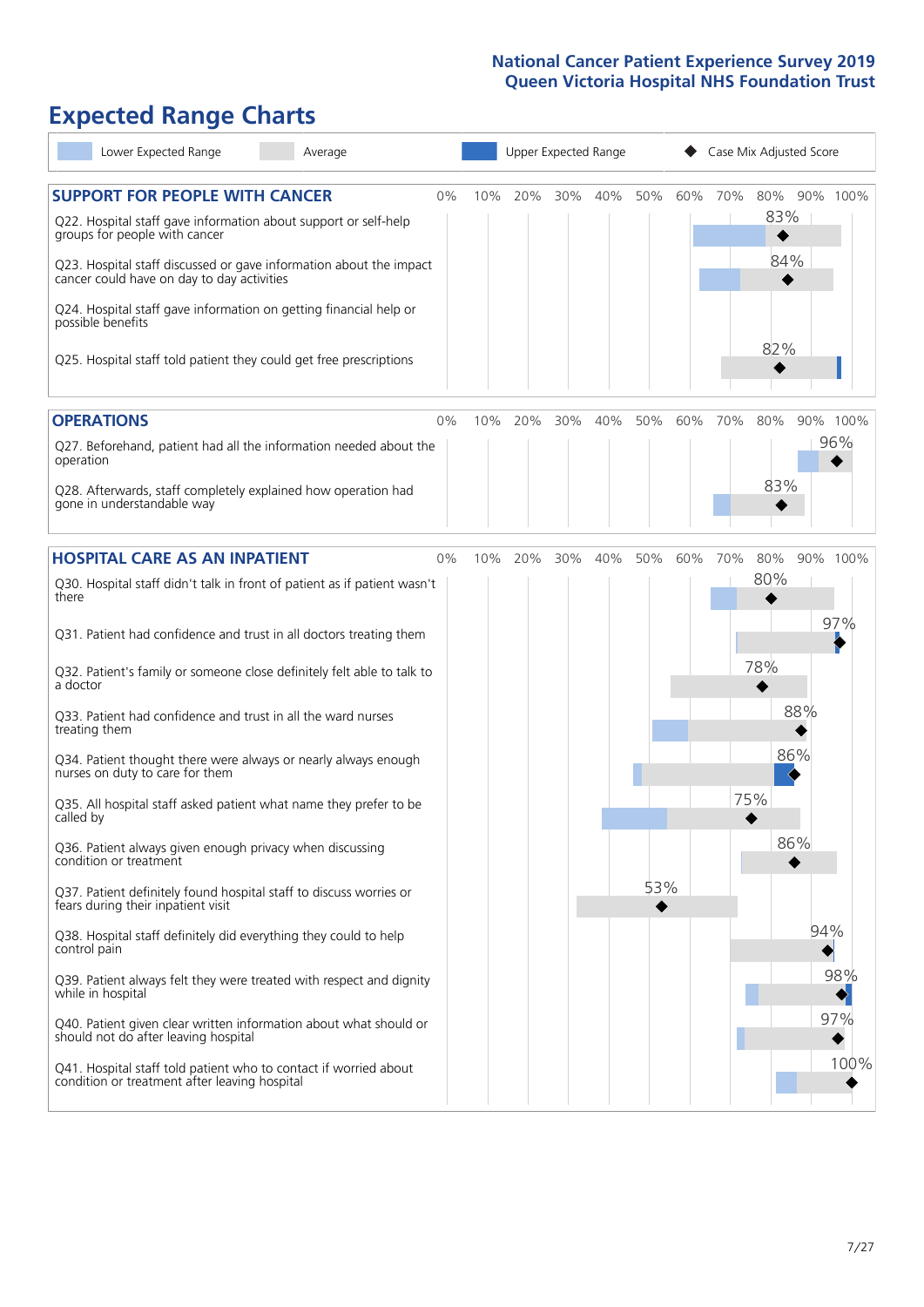# **Expected Range Charts**

| Lower Expected Range                                                                                                                                                                                                                                                                                                                                                                                                                                                                                                                                                                                                                                                                                   | Average |       |     | Upper Expected Range |     |         |                   |            | Case Mix Adjusted Score |            |          |                  |  |  |
|--------------------------------------------------------------------------------------------------------------------------------------------------------------------------------------------------------------------------------------------------------------------------------------------------------------------------------------------------------------------------------------------------------------------------------------------------------------------------------------------------------------------------------------------------------------------------------------------------------------------------------------------------------------------------------------------------------|---------|-------|-----|----------------------|-----|---------|-------------------|------------|-------------------------|------------|----------|------------------|--|--|
| <b>HOSPITAL CARE AS A DAY PATIENT / OUTPATIENT 0%</b><br>Q43. Patient definitely found hospital staff to discuss worries or<br>fears during their outpatient or day case visit<br>Q44. Cancer doctor had the right documents at patient's last<br>outpatient appointment<br>Q46. Beforehand patient completely had all information needed<br>about radiotherapy treatment<br>Q47. Patient completely given understandable information about<br>whether radiotherapy was working<br>Q49. Beforehand patient completely had all information needed<br>about chemotherapy treatment<br>Q50. Patient given enough information about whether<br>chemotherapy was working in a completely understandable way |         |       | 10% | 20%                  | 30% | 40%     | 50%               | 60%        | 70%                     | 80%<br>78% |          | 90% 100%<br>100% |  |  |
| <b>HOME CARE AND SUPPORT</b><br>Q51. Hospital staff definitely gave family or someone close all the<br>information needed to help care at home<br>Q52. Patient definitely given enough support from health or social<br>services during treatment<br>Q53. Patient definitely given enough support from health or social<br>services after treatment                                                                                                                                                                                                                                                                                                                                                    |         | 0%    | 10% | 20%                  | 30% | 40%     | 50%<br>49%<br>51% | 60%<br>56% | 70%                     | 80%        |          | 90% 100%         |  |  |
| <b>CARE FROM YOUR GENERAL PRACTICE</b><br>Q54. GP given enough information about patient's condition and<br>treatment<br>Q55. General practice staff definitely did everything they could to<br>support patient during treatment                                                                                                                                                                                                                                                                                                                                                                                                                                                                       |         | 0%    | 10% | 20%                  | 30% | 40%     | 50%               | 60%<br>57% | 70%                     | 80%        |          | 90% 100%<br>95%  |  |  |
| <b>YOUR OVERALL NHS CARE</b><br>Q56. Different people treating and caring for patient always work<br>well together to give best possible care<br>Q57. Patient given a care plan<br>Q58. Overall the administration of care was good or very good<br>Q59. Patient felt length of time for attending clinics and<br>appointments for cancer was about right<br>Q60. Someone discussed with patient whether they would like to<br>take part in cancer research                                                                                                                                                                                                                                            |         | $0\%$ | 10% | 20%<br>19%           |     | 30% 40% | 50%<br>48%        | 60%        | 70% 80%<br>70%<br>66%   |            | 86%      | 90% 100%         |  |  |
| Q61. Patient's average rating of care scored from very poor to very<br>good                                                                                                                                                                                                                                                                                                                                                                                                                                                                                                                                                                                                                            |         | 0     |     | 2                    | 3   | 4       | 5                 | 6          |                         | 8          | 9<br>8.8 | 10               |  |  |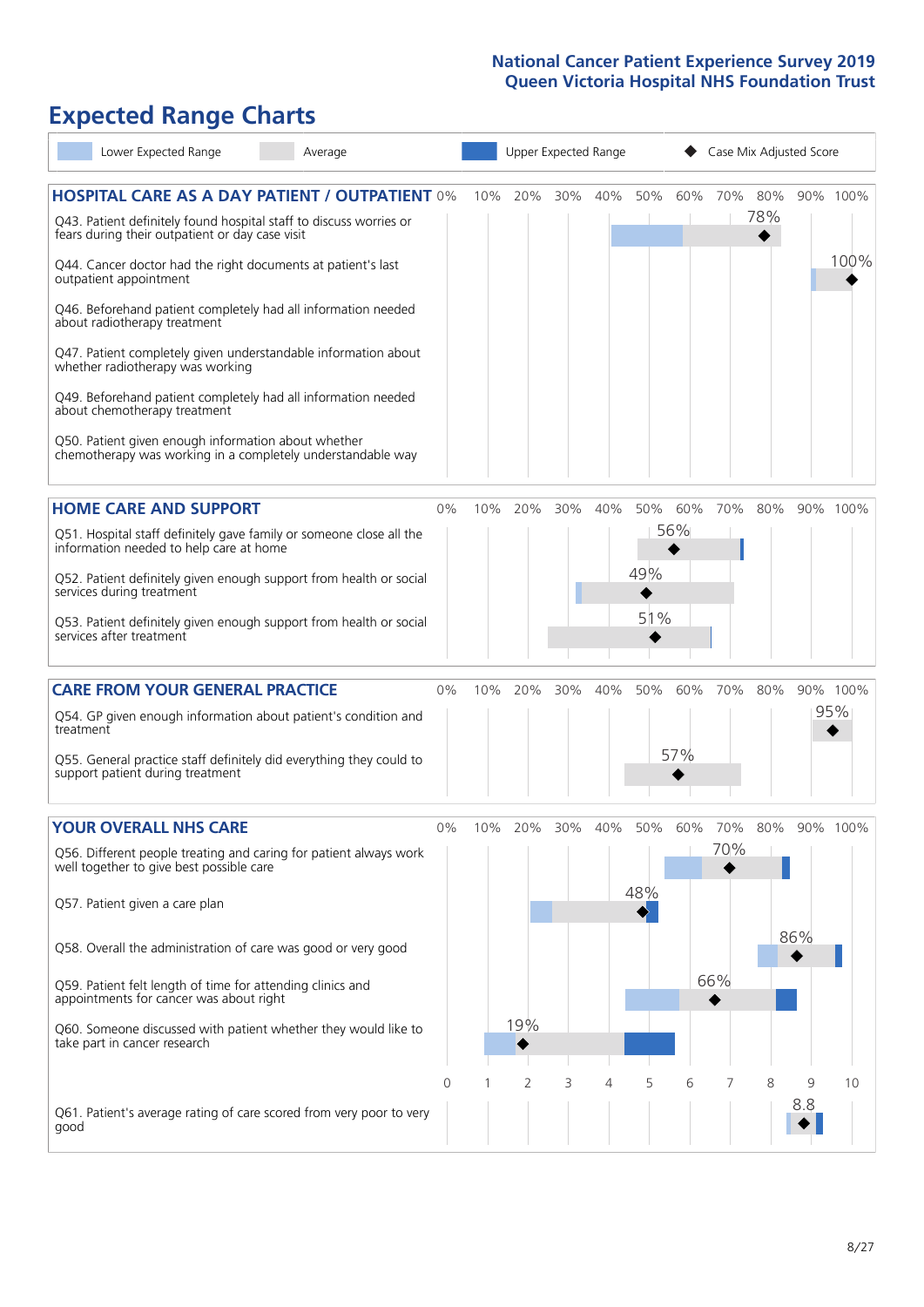77 **60%** 67 **63% 57%** 45% 69% **57%**

\*\* **\*\*** 81 **86% 83%** 72% 90% **81%**

98 **81%** 79 **90% 91%** 86% 98% **92%**

# **Comparability Tables**

\* Indicates where a score has been suppressed because there are less than 21 responses.

\*\* No score available for 2018.

or  $\blacktriangledown$  $\blacktriangle$ 

Q17. Patient definitely told about side effects that could affect

Q19. Patient given the name of a CNS who would support them

Q18. Patient definitely involved as much as they wanted in

Q21. Patient got understandable answers to important

them in the future

through their treatment

decisions about care and treatment

**CLINICAL NURSE SPECIALIST (CNS)**

Change 2018-2019: Indicates where 2019 score is significantly higher or lower than 2018 score Change Overall: Indicates significant change overall (2015, 2016, 2017, 2018 and 2019).

Adjusted Score below Lower Expected Range Adjusted Score between Upper and Lower Expected Ranges Adjusted Score above Upper Expected Range

|                                                                                                         |            |               | <b>Unadjusted Scores</b> |               |                         |                   |               | Case Mix Adjusted Scores |                                     |                   |
|---------------------------------------------------------------------------------------------------------|------------|---------------|--------------------------|---------------|-------------------------|-------------------|---------------|--------------------------|-------------------------------------|-------------------|
|                                                                                                         | 2018<br>n. | 2018<br>Score | 2019<br>n.               | 2019<br>Score | Change<br>2018-<br>2019 | Change<br>Overall | 2019<br>Score | Lower<br>Range           | Upper<br>Expected Expected<br>Range | National<br>Score |
| <b>SEEING YOUR GP</b>                                                                                   |            |               |                          |               |                         |                   |               |                          |                                     |                   |
| Q1. Saw GP once or twice before being told they needed to go<br>to hospital                             | 71         | 83%           | 68                       | 91%           |                         |                   | 84%           | 69%                      | 89%                                 | 79%               |
| Q2. Patient thought they were seen as soon as necessary                                                 | 99         | 79%           | 79                       | 89%           |                         |                   | 88%           | 76%                      | 92%                                 | 84%               |
| <b>DIAGNOSTIC TESTS</b>                                                                                 |            |               |                          |               |                         |                   |               |                          |                                     |                   |
| O5. Received all the information needed about the test                                                  | $***$      | **            | 66                       | 97%           |                         |                   | 96%           | 90%                      | 100%                                | 95%               |
| Q6. The length of time waiting for the test to be done was<br>about right                               | 75         | 92%           | 66                       | 86%           |                         |                   | 87%           | 80%                      | 96%                                 | 88%               |
| Q7. Test results explained in completely understandable way                                             | 76         | 78%           | 67                       | 88%           |                         |                   | 86%           | 70%                      | 89%                                 | 80%               |
| <b>FINDING OUT WHAT WAS WRONG WITH YOU</b>                                                              |            |               |                          |               |                         |                   |               |                          |                                     |                   |
| Q10. Patient told they could bring a family member or friend<br>when first told they had cancer         | 94         | 90%           | 75                       | 76%           |                         |                   | 81%           | 67%                      | 87%                                 | 77%               |
| Q11. Patient felt they were told sensitively that they had cancer                                       | 99         | 88%           | 82                       | 88%           |                         |                   | 85%           | 78%                      | 93%                                 | 86%               |
| Q12. Patient completely understood the explanation of what<br>was wrong                                 | 99         | 75%           | 82                       | 83%           |                         |                   | 78%           | 64%                      | 83%                                 | 73%               |
| Q13. Patient given easy to understand written information<br>about the type of cancer they had          | 86         | 78%           | 74                       | 85%           |                         |                   | 82%           | 65%                      | 84%                                 | 74%               |
| <b>DECIDING THE BEST TREATMENT FOR YOU</b>                                                              |            |               |                          |               |                         |                   |               |                          |                                     |                   |
| Q14. Patient felt that treatment options were completely<br>explained                                   | 77         | 88%           | 73                       | 90%           |                         |                   | 88%           | 75%                      | 92%                                 | 83%               |
| Q15. Patient felt possible side effects were definitely explained<br>in an understandable way           | 84         | 77%           | 73                       | 79%           |                         |                   | 77%           | 63%                      | 83%                                 | 73%               |
| Q16. Patient definitely given practical advice and support in<br>dealing with side effects of treatment | 94         | 66%           | 75                       | 69%           |                         |                   | 67%           | 56%                      | 78%                                 | 67%               |

Q20. Patient found it very or quite easy to contact their CNS 68 **84%** 62 **90% 87%** 75% 94% **85%**

Q21. Patient got understandable answers to important  $\begin{vmatrix} 55 & 95\% & 57 & 93\% \end{vmatrix}$  57 **93%** 90% 79% 96% **87%**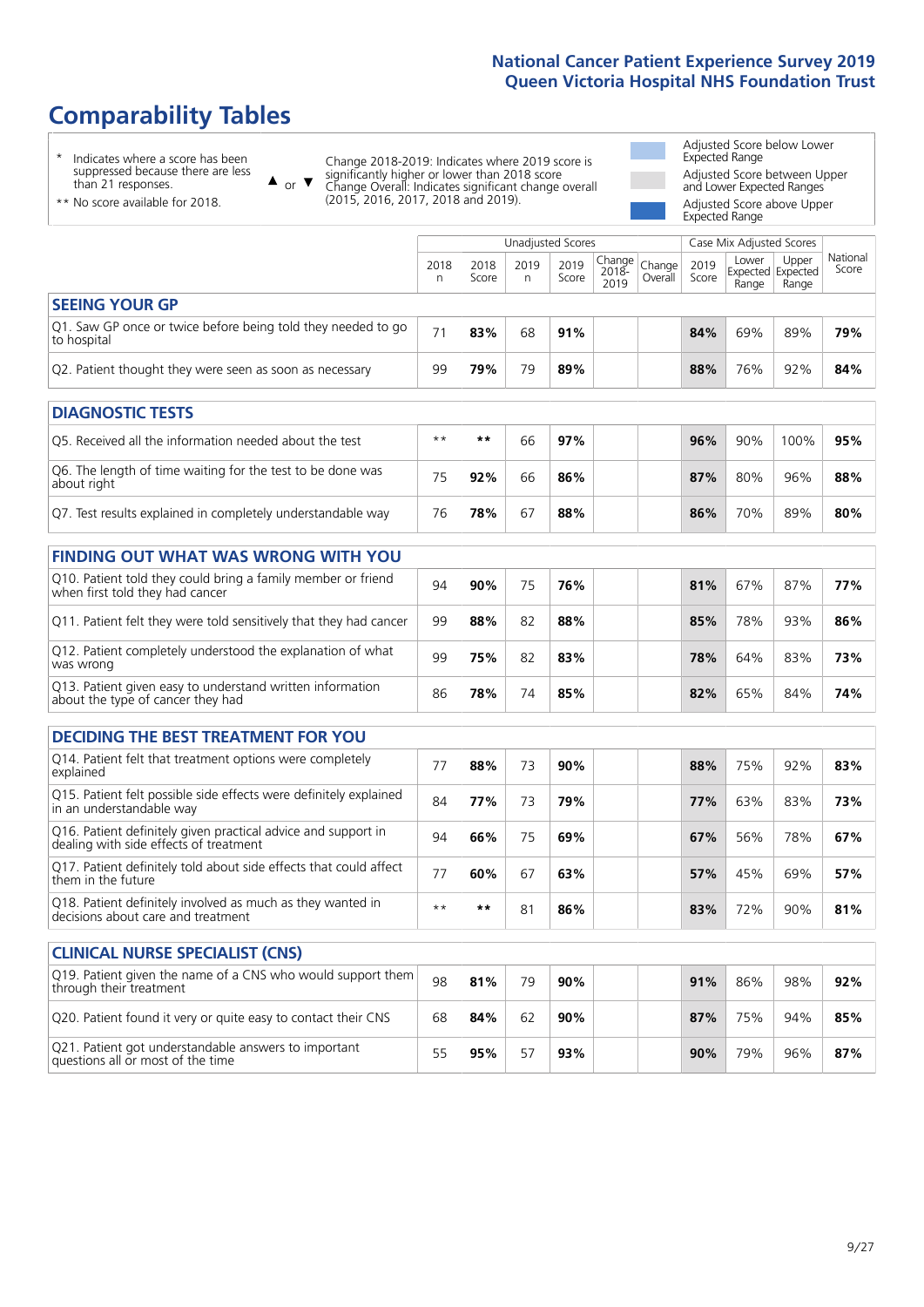# **Comparability Tables**

\* Indicates where a score has been suppressed because there are less than 21 responses.

\*\* No score available for 2018.

 $\triangle$  or  $\nabla$ 

Change 2018-2019: Indicates where 2019 score is significantly higher or lower than 2018 score Change Overall: Indicates significant change overall (2015, 2016, 2017, 2018 and 2019).

Adjusted Score below Lower Expected Range Adjusted Score between Upper and Lower Expected Ranges Adjusted Score above Upper Expected Range

|                                                                                                                   | Unadjusted Scores<br>Case Mix Adjusted Scores |               |           |               |                         |                   |               |                |                                     |                   |
|-------------------------------------------------------------------------------------------------------------------|-----------------------------------------------|---------------|-----------|---------------|-------------------------|-------------------|---------------|----------------|-------------------------------------|-------------------|
|                                                                                                                   | 2018<br>n                                     | 2018<br>Score | 2019<br>n | 2019<br>Score | Change<br>2018-<br>2019 | Change<br>Overall | 2019<br>Score | Lower<br>Range | Upper<br>Expected Expected<br>Range | National<br>Score |
| <b>SUPPORT FOR PEOPLE WITH CANCER</b>                                                                             |                                               |               |           |               |                         |                   |               |                |                                     |                   |
| Q22. Hospital staff gave information about support or self-help<br>groups for people with cancer                  | 56                                            | 82%           | 47        | 83%           |                         |                   | 83%           | 79%            | 97%                                 | 88%               |
| Q23. Hospital staff discussed or gave information about the<br>impact cancer could have on day to day activities  | 50                                            | 84%           | 39        | 85%           |                         |                   | 84%           | 72%            | 95%                                 | 84%               |
| Q24. Hospital staff gave information on getting financial help or<br>possible benefits                            | 40                                            | 43%           | 20        | $\star$       |                         |                   | $\star$       |                |                                     | 63%               |
| Q25. Hospital staff told patient they could get free prescriptions                                                | 30                                            | 90%           | 28        | 75%           |                         |                   | 82%           | 68%            | 96%                                 | 82%               |
| <b>OPERATIONS</b>                                                                                                 |                                               |               |           |               |                         |                   |               |                |                                     |                   |
| Q27. Beforehand, patient had all the information needed about<br>the operation                                    | 94                                            | 96%           | 75        | 96%           |                         |                   | 96%           | 92%            | 100%                                | 96%               |
| Q28. Afterwards, staff completely explained how operation had<br>gone in understandable way                       | 93                                            | 80%           | 75        | 84%           |                         |                   | 83%           | 70%            | 88%                                 | 79%               |
| <b>HOSPITAL CARE AS AN INPATIENT</b>                                                                              |                                               |               |           |               |                         |                   |               |                |                                     |                   |
| Q30. Hospital staff didn't talk in front of patient as if patient<br>wasn't there                                 | $* *$                                         | **            | 36        | 81%           |                         |                   | 80%           | 72%            | 96%                                 | 84%               |
| Q31. Patient had confidence and trust in all doctors treating<br>them                                             | $* *$                                         | $***$         | 36        | 97%           |                         |                   | 97%           | 72%            | 96%                                 | 84%               |
| Q32. Patient's family or someone close definitely felt able to talk<br>to a doctor                                | $* *$                                         | $***$         | 27        | 78%           |                         |                   | 78%           | 55%            | 89%                                 | 72%               |
| Q33. Patient had confidence and trust in all the ward nurses<br>treating them                                     | $* *$                                         | **            | 36        | 86%           |                         |                   | 88%           | 60%            | 89%                                 | 74%               |
| Q34. Patient thought there were always or nearly always<br>enough nurses on duty to care for them                 | $**$                                          | $***$         | 36        | 86%           |                         |                   | 86%           | 48%            | 81%                                 | 64%               |
| Q35. All hospital staff asked patient what name they prefer to<br>be called by                                    | $* *$                                         | **            | 34        | 74%           |                         |                   | 75%           | 54%            | 87%                                 | 71%               |
| Q36. Patient always given enough privacy when discussing<br>condition or treatment                                | $* *$                                         | $***$         | 36        | 86%           |                         |                   | 86%           | 73%            | 96%                                 | 85%               |
| Q37. Patient definitely found hospital staff to discuss worries or<br>fears during their inpatient visit          | $* *$                                         | **            | 24        | 54%           |                         |                   | 53%           | 32%            | 72%                                 | 52%               |
| Q38. Hospital staff definitely did everything they could to help<br>control pain                                  | $* *$                                         | $***$         | 34        | 94%           |                         |                   | 94%           | 70%            | 95%                                 | 83%               |
| Q39. Patient always felt they were treated with respect and<br>dignity while in hospital                          | $* *$                                         | **            | 36        | 97%           |                         |                   | 98%           | 77%            | 98%                                 | 88%               |
| Q40. Patient given clear written information about what should<br>or should not do after leaving hospital         | $\star\star$                                  | $***$         | 31        | 97%           |                         |                   | 97%           | 74%            | 98%                                 | 86%               |
| Q41. Hospital staff told patient who to contact if worried about<br>condition or treatment after leaving hospital | $**$                                          | **            | 34        | 100%          |                         |                   | 100%          | 86%            | 100%                                | 94%               |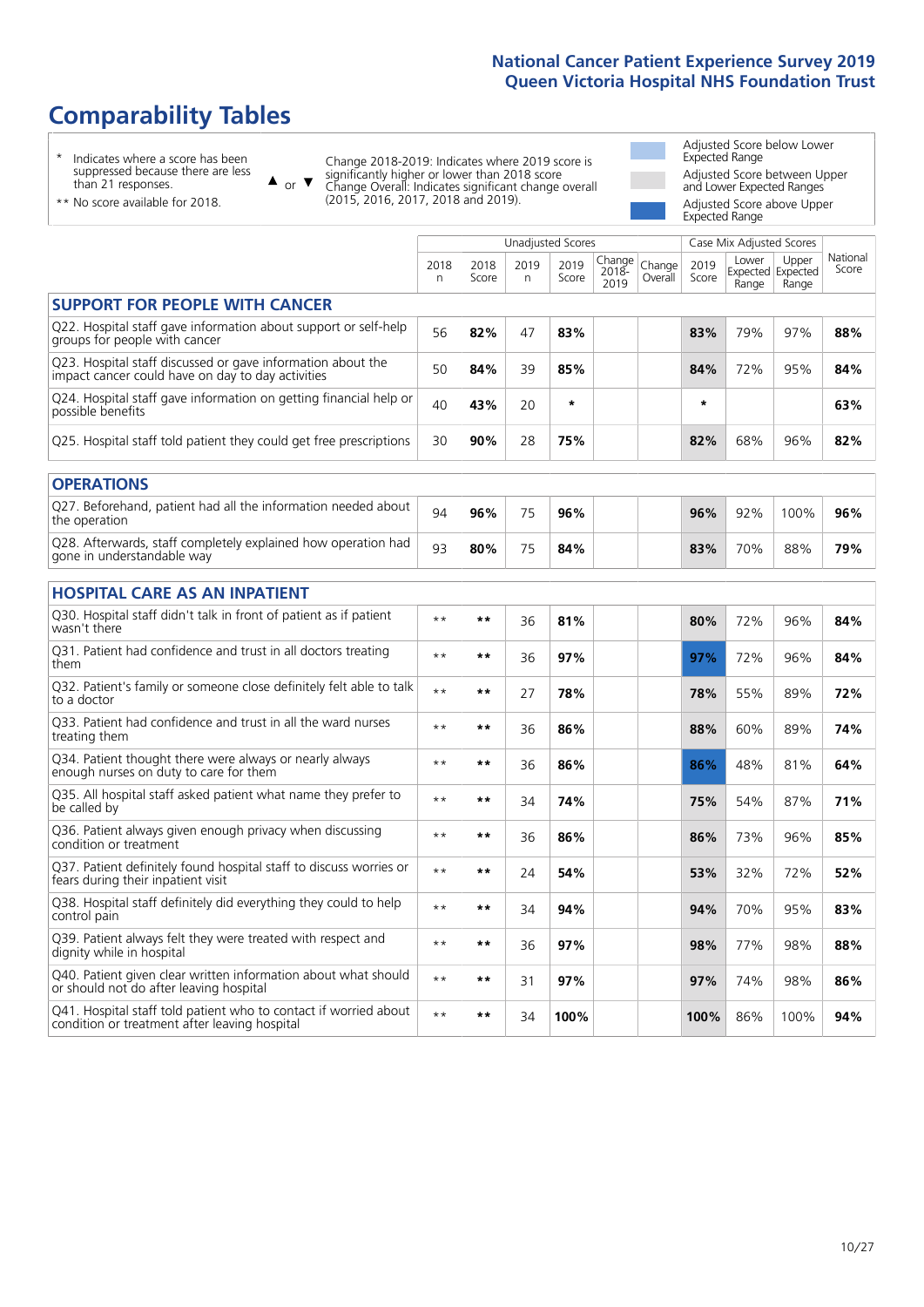# **Comparability Tables**

\* Indicates where a score has been suppressed because there are less than 21 responses.

 $\triangle$  or  $\nabla$ 

Change 2018-2019: Indicates where 2019 score is significantly higher or lower than 2018 score Change Overall: Indicates significant change overall (2015, 2016, 2017, 2018 and 2019).

 $\sqrt{ }$ 

Adjusted Score below Lower Expected Range Adjusted Score between Upper and Lower Expected Ranges Adjusted Score above Upper Expected Range

\*\* No score available for 2018.

|                                                                                                                       |                |               |                | <b>Unadjusted Scores</b> |                            |                   |               | Case Mix Adjusted Scores            |                |                   |
|-----------------------------------------------------------------------------------------------------------------------|----------------|---------------|----------------|--------------------------|----------------------------|-------------------|---------------|-------------------------------------|----------------|-------------------|
|                                                                                                                       | 2018<br>n      | 2018<br>Score | 2019<br>n      | 2019<br>Score            | Change<br>$2018 -$<br>2019 | Change<br>Overall | 2019<br>Score | Lower<br>Expected Expected<br>Range | Upper<br>Range | National<br>Score |
| <b>HOSPITAL CARE AS A DAY PATIENT / OUTPATIENT</b>                                                                    |                |               |                |                          |                            |                   |               |                                     |                |                   |
| Q43. Patient definitely found hospital staff to discuss worries or<br>fears during their outpatient or day case visit | 60             | 70%           | 54             | 80%                      |                            |                   | 78%           | 58%                                 | 83%            | 71%               |
| Q44. Cancer doctor had the right documents at patient's last<br>outpatient appointment                                | 85             | 98%           | 68             | 100%                     |                            |                   | 100%          | 91%                                 | 100%           | 96%               |
| Q46. Beforehand patient completely had all information needed<br>about radiotherapy treatment                         | 13             | $\star$       | $\overline{7}$ | $\star$                  |                            |                   | $\star$       |                                     |                | 86%               |
| Q47. Patient completely given understandable information<br>about whether radiotherapy was working                    | 11             | $\star$       | 8              | $\star$                  |                            |                   | *             |                                     |                | 60%               |
| Q49. Beforehand patient completely had all information needed<br>about chemotherapy treatment                         | 3              | $\star$       | 3              | $\star$                  |                            |                   | *             |                                     |                | 84%               |
| Q50. Patient given enough information about whether<br>chemotherapy was working in a completely understandable way    | $\overline{2}$ | $\star$       | $\overline{2}$ | $\star$                  |                            |                   | $\star$       |                                     |                | 68%               |
| <b>HOME CARE AND SUPPORT</b>                                                                                          |                |               |                |                          |                            |                   |               |                                     |                |                   |
| Q51. Hospital staff definitely gave family or someone close all<br>the information needed to help care at home        | 77             | 71%           | 57             | 60%                      |                            |                   | 56%           | 47%                                 | 72%            | 60%               |
| Q52. Patient definitely given enough support from health or<br>social services during treatment                       | 42             | 50%           | 29             | 52%                      |                            |                   | 49%           | 33%                                 | 71%            | 52%               |
| Q53. Patient definitely given enough support from health or<br>social services after treatment                        | 34             | 44%           | 24             | 58%                      |                            |                   | 51%           | 25%                                 | 65%            | 45%               |
| <b>CARE FROM YOUR GENERAL PRACTICE</b>                                                                                |                |               |                |                          |                            |                   |               |                                     |                |                   |
| Q54. GP given enough information about patient's condition<br>and treatment                                           | 84             | 98%           | 70             | 96%                      |                            |                   | 95%           | 90%                                 | 100%           | 95%               |
| Q55. General practice staff definitely did everything they could<br>to support patient during treatment               | 63             | 59%           | 45             | 60%                      |                            |                   | 57%           | 44%                                 | 73%            | 58%               |
| <b>YOUR OVERALL NHS CARE</b>                                                                                          |                |               |                |                          |                            |                   |               |                                     |                |                   |
| Q56. Different people treating and caring for patient always<br>work well together to give best possible care         | $\star\star$   | $***$         | 80             | 74%                      |                            |                   | 70%           | 63%                                 | 83%            | 73%               |
| Q57. Patient given a care plan                                                                                        | 77             | 32%           | 68             | 51%                      |                            |                   | 48%           | 26%                                 | 49%            | 38%               |
| Q58. Overall the administration of care was good or very good                                                         | 100            | 83%           | 82             | 88%                      |                            |                   | 86%           | 82%                                 | 96%            | 89%               |
| Q59. Patient felt length of time for attending clinics and<br>appointments for cancer was about right                 | 100            | 70%           | 81             | 69%                      |                            |                   | 66%           | 57%                                 | 81%            | 69%               |
| Q60. Someone discussed with patient whether they would like<br>to take part in cancer research                        | 96             | 19%           | 74             | 12%                      |                            |                   | 19%           | 17%                                 | 44%            | 30%               |
| Q61. Patient's average rating of care scored from very poor to<br>very good                                           | 98             | 8.9           | 80             | 8.9                      |                            |                   | 8.8           | 8.5                                 | 9.1            | 8.8               |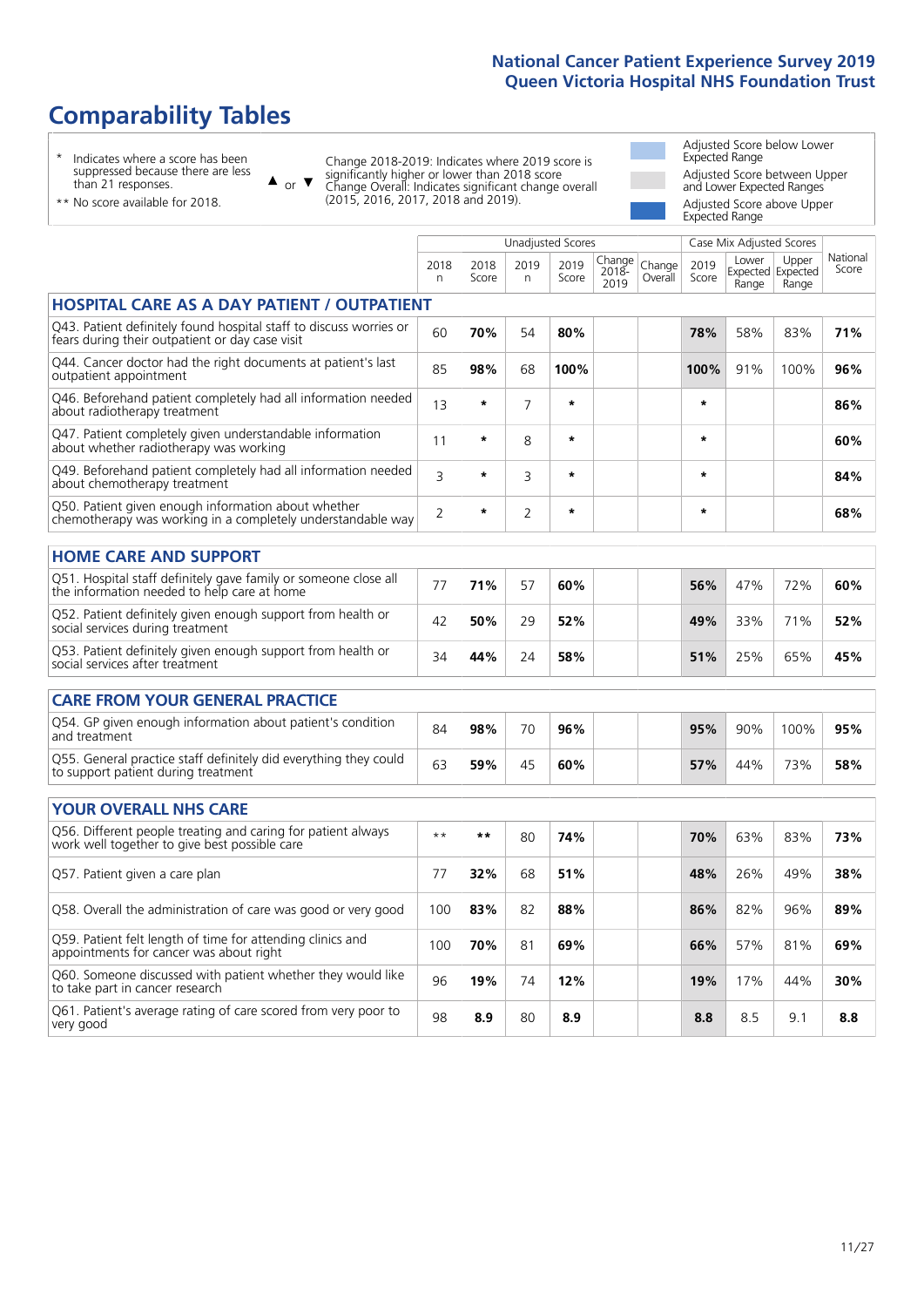# **Tumour Type Tables**

- \* Indicates where a score has been suppressed because there are less than 21 responses.
- n.a. Indicates that there were no respondents for that tumour group.

| <b>SEEING YOUR GP</b>                           |              |       |               |                   |                                     |                |                  |                       | Tumour Group |         |      |                 |                                                 |         |                |
|-------------------------------------------------|--------------|-------|---------------|-------------------|-------------------------------------|----------------|------------------|-----------------------|--------------|---------|------|-----------------|-------------------------------------------------|---------|----------------|
|                                                 |              | Brain | <b>Breast</b> | Colorectal<br>LGT | $\overline{\sigma}$<br>Gynaecologic | Haematological | Head and<br>Neck | Dung                  | Prostate     | Sarcoma | Skin | Upper<br>Gastro | Urological                                      | Other   | All<br>Cancers |
| Q1. Saw GP once or twice before being told they | <b>Trust</b> | n.a.  | $\star$       | n.a.              | n.a.                                | n.a.           | $\star$          | n.a.                  | n.a.         |         | 94%  | n.a.            | n.a.                                            |         | 91%            |
| needed to go to hospital                        | National     | 59%   |               | 94% 75% 77%       |                                     |                |                  | 67%   79%   71%   82% |              |         |      |                 | 71% 90% 74% 83% 74%                             |         | 79%            |
| Q2. Patient thought they were seen as soon as   | Trust        | n.a.  | $\star$       | n.a.              | n.a.                                | n.a.           | $\star$          | n.a.                  | n.a.         | $\star$ | 94%  | n.a.            | n.a.                                            | $\star$ | 89%            |
| necessary                                       | National     | 79%   |               |                   |                                     |                |                  |                       |              |         |      |                 | 89% 83% 81% 82% 81% 84% 86% 69% 85% 79% 85% 79% |         | 84%            |

#### **DIAGNOSTIC TESTS** Tumour Group

|                                                                |              | Brain | <b>Breast</b> | Colorectal<br>LGT                       | Gynaecological | Haematological | Head and<br>Neck | Lung | Prostate | Sarcoma | Skin      | Upper<br>Gastro | Jrological                                  | Other   | All<br>Cancers |
|----------------------------------------------------------------|--------------|-------|---------------|-----------------------------------------|----------------|----------------|------------------|------|----------|---------|-----------|-----------------|---------------------------------------------|---------|----------------|
| Q5. Received all the information needed about                  | <b>Trust</b> | n.a.  |               | n.a.                                    | n.a.           | n.a.           | $\star$          | n.a. | n.a.     | 大       | 100% n.a. |                 | n.a.                                        | $\star$ | 97%            |
| the test                                                       | National     | 93%   | 95%           | 95%                                     | 93%            | 95% 93% 95%    |                  |      | 95%      | 93%     | 96%       | 95%             | 95% 95%                                     |         | 95%            |
| Q6. The length of time waiting for the test to be              | Trust        | n.a.  | $\star$       | n.a.                                    | n.a.           | n.a.           | $\star$          | n.a. | n.a.     | $\star$ | 90%       | n.a.            | n.a.                                        | $\star$ | 86%            |
| done was about right                                           | National 84% |       | 91%           | 88%                                     |                |                |                  |      |          |         |           |                 | 86% 89% 88% 87% 87% 81% 87% 84% 87% 86% 88% |         |                |
| Q7. Test results explained in completely<br>understandable way | Trust        | n.a.  | $\star$       | n.a.                                    | n.a.           | n.a.           | $\star$          | n.a. | n.a.     | $\star$ | 95%       | n.a.            | n.a.                                        | $\star$ | 88%            |
|                                                                | National 71% |       |               | 83%   82%   77%   77%   79%   80%   80% |                |                |                  |      |          |         |           |                 | 78% 84% 75% 80% 76% 80%                     |         |                |

|                                                   | <b>FINDING OUT WHAT WAS WRONG WITH YOU</b> |       |               |                       |                |                |                        |      |             | <b>Tumour Group</b> |      |                 |            |         |                |
|---------------------------------------------------|--------------------------------------------|-------|---------------|-----------------------|----------------|----------------|------------------------|------|-------------|---------------------|------|-----------------|------------|---------|----------------|
|                                                   |                                            | Brain | <b>Breast</b> | olorectal<br>LGT<br>Ü | Gynaecological | Haematological | ad and<br>Neck<br>Head | Lung | Prostate    | Sarcoma             | Skin | Upper<br>Gastro | Urological | Other   | All<br>Cancers |
| Q10. Patient told they could bring a family       | Trust                                      | n.a.  | $\star$       | n.a.                  | n.a.           | n.a.           | $\star$                | n.a. | n.a.        | $^\star$            | 77%  | n.a.            | n.a.       | $\star$ | 76%            |
| member or friend when first told they had cancer  | National                                   | 85%   | 82%           | 82%                   | 71%            | 71%            | 71%                    | 77%  | 79%         | 73%                 | 69%  | 76%             | 73%        | 75%     | 77%            |
| Q11. Patient felt they were told sensitively that | Trust                                      | n.a.  | $\star$       | n.a.                  | n.a.           | n.a.           | $\ast$                 | n.a. | n.a.        | $\star$             | 94%  | n.a.            | n.a.       | $\star$ | 88%            |
| they had cancer                                   | National                                   | 79%   | 89%           | 87%                   | 82%            |                | 84% 87% 83%            |      | 86%         | 84%                 |      | 89% 81%         | 84% 83%    |         | 86%            |
| Q12. Patient completely understood the            | Trust                                      | n.a.  | $\star$       | n.a.                  | n.a.           | n.a.           | $\star$                | n.a. | n.a.        | $\star$             | 82%  | n.a.            | n.a.       | $\star$ | 83%            |
| explanation of what was wrong                     | National                                   | 66%   | 77%           | 79%                   | 73%            | 60%            | 78%                    | 76%  | 79%         | 67%                 | 80%  | 70%             | 77%        | 70%     | 73%            |
| Q13. Patient given easy to understand written     | Trust                                      | n.a.  | $\star$       | n.a.                  | n.a.           | n.a.           | $\star$                | n.a. | n.a.        | $\star$             | 91%  | n.a.            | n.a.       | $\star$ | 85%            |
| information about the type of cancer they had     | National                                   | 66%   | 78%           | 73%                   | 71%            | 76%            |                        |      | 69% 67% 83% | 67%                 | 84%  |                 | 67% 74%    | 65%     | 74%            |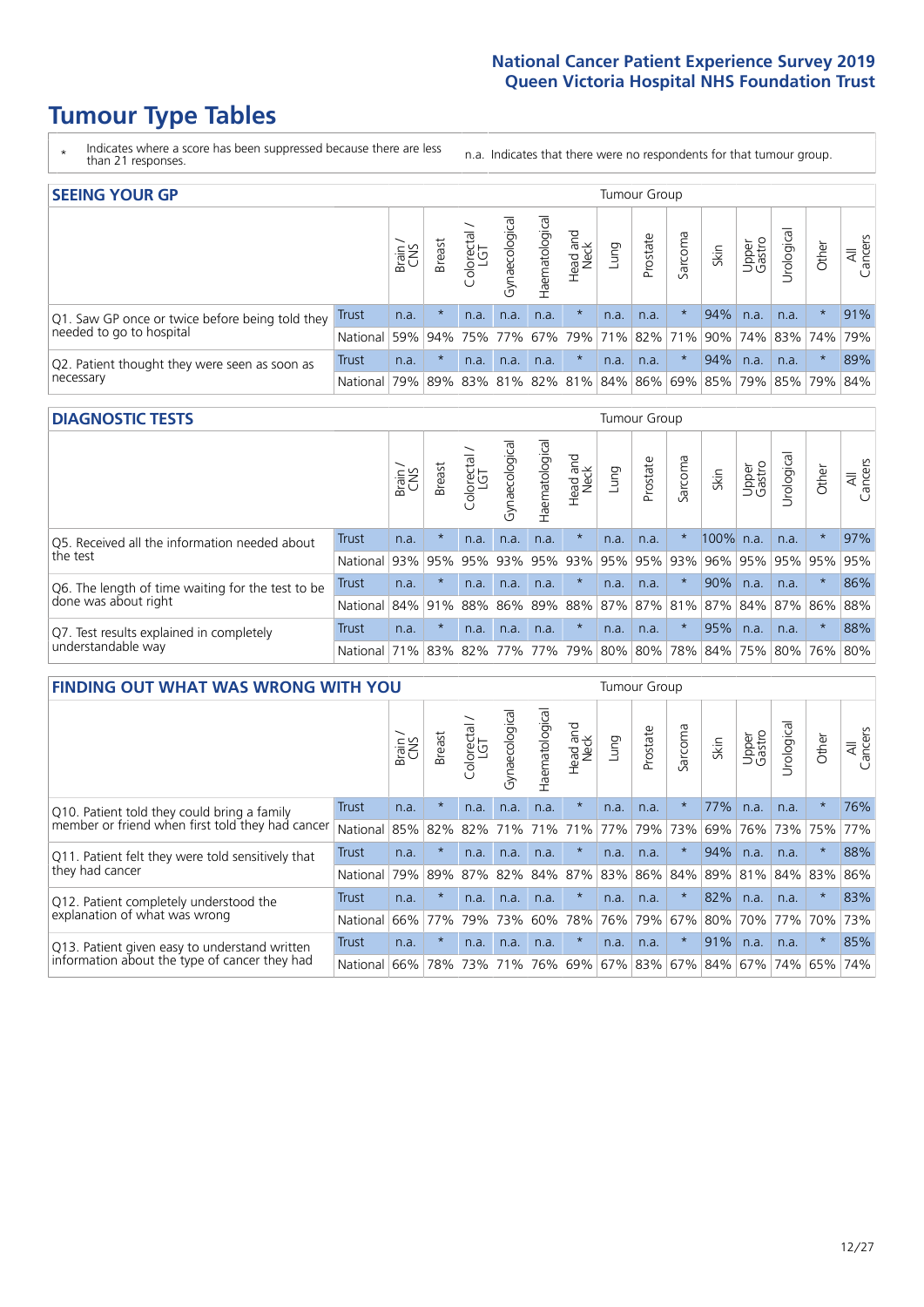# **Tumour Type Tables**

\* Indicates where a score has been suppressed because there are less than 21 responses.

n.a. Indicates that there were no respondents for that tumour group.

|                                                    | <b>DECIDING THE BEST TREATMENT FOR YOU</b> |       |               |                             |                |                |                         |      |          |                          |                                 |                 |            |         |                |
|----------------------------------------------------|--------------------------------------------|-------|---------------|-----------------------------|----------------|----------------|-------------------------|------|----------|--------------------------|---------------------------------|-----------------|------------|---------|----------------|
|                                                    |                                            | Brain | <b>Breast</b> | olorectal.<br>LGT<br>$\cup$ | Gynaecological | Haematological | ead and<br>Neck<br>Head | Lung | Prostate | arcoma<br>$\overline{2}$ | Skin                            | Upper<br>Gastro | Jrological | Other   | All<br>Cancers |
| Q14. Patient felt that treatment options were      | Trust                                      | n.a.  | $\star$       | n.a.                        | n.a.           | n.a.           | $\star$                 | n.a. | n.a.     | $\star$                  | 98%                             | n.a.            | n.a.       | $\star$ | 90%            |
| completely explained                               | National                                   | 85%   | 85%           | 85%                         | 85%            | 82%            | 87%                     | 84%  | 83%      | 83%                      | 89%                             | 81%             | 83%        | 79%     | 83%            |
| Q15. Patient felt possible side effects were       | Trust                                      | n.a.  | $\star$       | n.a.                        | n.a.           | n.a.           | $\star$                 | n.a. | n.a.     | $^\star$                 | 84%                             | n.a.            | n.a.       | $\star$ | 79%            |
| definitely explained in an understandable way      | National                                   | 69%   | 74%           | 76%                         | 75%            | 69%            | 73%                     | 74%  | 73%      | 73%                      | 77%                             | 72%             | 71%        | 70%     | 73%            |
| Q16. Patient definitely given practical advice and | Trust                                      | n.a.  | $\star$       | n.a.                        | n.a.           | n.a.           | $\star$                 | n.a. | n.a.     | 大                        | 77%                             | n.a.            | n.a.       | $\star$ | 69%            |
| support in dealing with side effects of treatment  | National                                   | 63%   | 70%           | 70%                         | 69%            | 65%            | 70%                     | 69%  | 65%      | 66%                      | 71%                             | 66%             | 63%        | 64%     | 67%            |
| Q17. Patient definitely told about side effects    | Trust                                      | n.a.  | $\star$       | n.a.                        | n.a.           | n.a.           | $\star$                 | n.a. | n.a.     | 头                        | 74%                             | n.a.            | n.a.       | $\star$ | 63%            |
| that could affect them in the future               | National                                   | 62%   | 57%           | 59%                         | 56%            | 51%            | 64%                     | 56%  | 66%      | 54%                      | 66%                             | 53%             | 56%        | 52%     | 57%            |
| Q18. Patient definitely involved as much as they   | Trust                                      | n.a.  | $\star$       | n.a.                        | n.a.           | n.a.           | $\star$                 | n.a. | n.a.     | $\star$                  | 98%                             | n.a.            | n.a.       | $\star$ | 86%            |
| wanted in decisions about care and treatment       | National                                   | 79%   | 81%           |                             |                |                |                         |      |          |                          | 83% 81% 80% 81% 81% 84% 81% 87% | 79%             | 79%        | 78%     | 81%            |

#### **CLINICAL NURSE SPECIALIST (CNS)** Tumour Group

|                                             |              | Brain | <b>Breast</b> | Colorectal<br>LGT | Gynaecologica | ᅙ<br>aematologic | Head and<br>Neck | Lung    | Prostate | Sarcoma | Skin | Upper<br>Gastro                                 | $\sigma$<br>rologica | Other   | All<br>Cancers |
|---------------------------------------------|--------------|-------|---------------|-------------------|---------------|------------------|------------------|---------|----------|---------|------|-------------------------------------------------|----------------------|---------|----------------|
| Q19. Patient given the name of a CNS who    | <b>Trust</b> | n.a.  | $\star$       | n.a.              | n.a.          | n.a.             | $\star$          | n.a.    | n.a.     | $\star$ | 90%  | n.a.                                            | n.a.                 | $\star$ | 90%            |
| would support them through their treatment  | National     | 95%   | 95%           | 92%               | 95%           | 92%              | 91%              | 94% 91% |          | 91%     | 91%  | 93%                                             | 85%                  | 89%     | 92%            |
| Q20. Patient found it very or quite easy to | Trust        | n.a.  | $\star$       | n.a.              | n.a.          | n.a.             | $^\star$         | n.a.    | n.a.     | $\star$ | 95%  | n.a.                                            | n.a.                 |         | 90%            |
| contact their CNS                           | National     | 86%   | $84\%$        |                   | 88% 85%       | 87%              | 86%              | 86% 80% |          |         |      | 86% 90% 85%                                     |                      | 83% 83% | 85%            |
| Q21. Patient got understandable answers to  | Trust        | n.a.  | $\star$       | n.a.              | n.a.          | n.a.             | $\star$          | n.a.    | n.a.     | $\star$ | 94%  | n.a.                                            | n.a.                 | $\star$ | 93%            |
| important questions all or most of the time | National     |       |               |                   |               |                  |                  |         |          |         |      | 82% 87% 89% 86% 89% 88% 86% 87% 87% 93% 86% 87% |                      | 86%     | 87%            |

| <b>SUPPORT FOR PEOPLE WITH CANCER</b>                                                             |              |       |               |                            |                |                |                         |             | Tumour Group |         |         |                 |           |         |                |
|---------------------------------------------------------------------------------------------------|--------------|-------|---------------|----------------------------|----------------|----------------|-------------------------|-------------|--------------|---------|---------|-----------------|-----------|---------|----------------|
|                                                                                                   |              | Brain | <b>Breast</b> | ╮<br>olorectal<br>LGT<br>Ū | Gynaecological | Haematological | ead and<br>Neck<br>Head | <b>Dung</b> | Prostate     | Sarcoma | Skin    | Upper<br>Gastro | Urologica | Other   | All<br>Cancers |
| Q22. Hospital staff gave information about<br>support or self-help groups for people with         | <b>Trust</b> | n.a.  | $\star$       | n.a.                       | n.a.           | n.a.           | $\star$                 | n.a.        | n.a.         | $\star$ | 88%     | n.a.            | n.a.      | $\star$ | 83%            |
| cancer                                                                                            | National     | 92%   | 92%           | 88%                        | 87%            | 86%            | 88%                     | 87%         | 91%          | 86%     | 90%     | 88%             | 81%       | 83%     | 88%            |
| Q23. Hospital staff discussed or gave information<br>about the impact cancer could have on day to | Trust        | n.a.  | $\star$       | n.a.                       | n.a.           | n.a.           | $\star$                 | n.a.        | n.a.         | $\star$ | $\star$ | n.a.            | n.a.      | $\star$ | 85%            |
| day activities                                                                                    | National     | 84%   | 86%           | 85%                        | 82%            | 84%            | 84%                     | 83%         | 88%          | 81%     | 86%     | 83%             | 78%       | 79%     | 84%            |
| Q24. Hospital staff gave information on getting                                                   | Trust        | n.a.  | $\star$       | n.a.                       | n.a.           | n.a.           | $\star$                 | n.a.        | n.a.         | $\star$ | $\star$ | n.a.            | n.a.      | $\star$ |                |
| financial help or possible benefits                                                               | National     | 78%   | 68%           | 61%                        | 66%            | 61%            | 67%                     | 72%         | 55%          | 64%     | 60%     | 64%             | 47%       | 59%     | 63%            |
| Q25. Hospital staff told patient they could get                                                   | Trust        | n.a.  | $\star$       | n.a.                       | n.a.           | n.a.           | $\ast$                  | n.a.        | n.a.         | $\star$ | $\star$ | n.a.            | n.a.      | $\ast$  | 75%            |
| free prescriptions                                                                                | National     | 82%   | 81%           | 83%                        | 79%            | 87%            |                         |             | 84% 86% 80%  | 78%     | 71%     | 84%             | 73%       | 81%     | 82%            |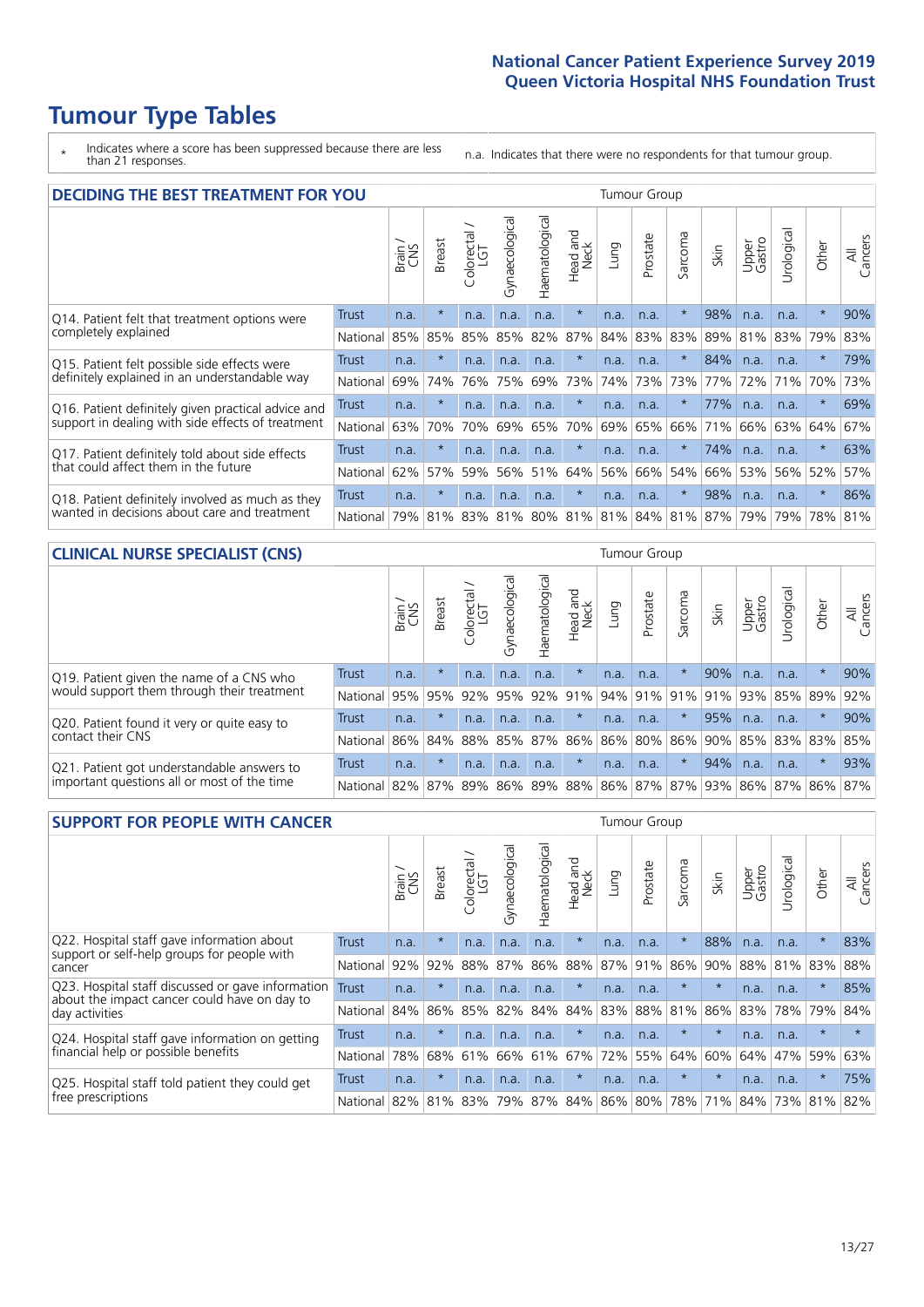# **Tumour Type Tables**

\* Indicates where a score has been suppressed because there are less than 21 responses.

n.a. Indicates that there were no respondents for that tumour group.

| <b>OPERATIONS</b>                                |          |              |               |            |                   |                |                  |      | Tumour Group |         |                     |                 |            |         |                |
|--------------------------------------------------|----------|--------------|---------------|------------|-------------------|----------------|------------------|------|--------------|---------|---------------------|-----------------|------------|---------|----------------|
|                                                  |          | Brain<br>CNS | <b>Breast</b> | Colorectal | ল<br>Gynaecologic | Haematological | Head and<br>Neck | Fung | Prostate     | Sarcoma | Skin                | Upper<br>Gastro | Jrological | Other   | All<br>Cancers |
| Q27. Beforehand, patient had all the information | Trust    | n.a.         | $\star$       | n.a.       | n.a.              | n.a.           | $\star$          | n.a. | n.a.         |         | 98%                 | n.a.            | n.a.       | $\star$ | 96%            |
| needed about the operation                       | National | 96%          | 97%           | 96%        | 96%               | 94%            |                  |      |              |         | 96% 95% 97% 95% 96% | 96%             |            | 95% 95% | 96%            |
| Q28. Afterwards, staff completely explained how  | Trust    | n.a.         | $\star$       | n.a.       | n.a.              | n.a.           | $\star$          | n.a. | n.a.         | $\star$ | 87%                 | n.a.            | n.a.       | $\star$ | 84%            |
| operation had gone in understandable way         | National | 76%          | 79%           | 83%        | 79%               |                | 78% 79%          |      |              |         | 79% 78% 80% 82% 79% |                 |            | 76% 77% | 79%            |

#### **HOSPITAL CARE AS AN INPATIENT** Tumour Group

|                                                                                                  |              | Brain | Breast  | Colorectal /<br>LGT | Gynaecological | Haematological | ead and<br>Neck<br>Head | Lung        | Prostate | Sarcoma | Skin    | Upper<br>Gastro | Urological | Other   | All<br>Cancers |
|--------------------------------------------------------------------------------------------------|--------------|-------|---------|---------------------|----------------|----------------|-------------------------|-------------|----------|---------|---------|-----------------|------------|---------|----------------|
| Q30. Hospital staff didn't talk in front of patient                                              | <b>Trust</b> | n.a.  | $\star$ | n.a.                | n.a.           | n.a.           | $\star$                 | n.a.        | n.a.     | $\star$ | $\star$ | n.a.            | n.a.       | $\star$ | 81%            |
| as if patient wasn't there                                                                       | National     | 81%   | 86%     | 81%                 | 83%            | 84%            | 83%                     | 81%         | 88%      | 86%     | 86%     | 81%             | 83%        | 82%     | 84%            |
| Q31. Patient had confidence and trust in all                                                     | Trust        | n.a.  | $\star$ | n.a.                | n.a.           | n.a.           | $\star$                 | n.a.        | n.a.     | $\star$ | $\star$ | n.a.            | n.a.       | $\star$ | 97%            |
| doctors treating them                                                                            | National     | 82%   | 83%     | 85%                 | 83%            | 82%            | 87%                     | 83%         | 89%      | 86%     | 85%     | 81%             | 85%        | 80%     | 84%            |
| Q32. Patient's family or someone close definitely                                                | Trust        | n.a.  | $\star$ | n.a.                | n.a.           | n.a.           | $\star$                 | n.a.        | n.a.     | $\star$ | $\star$ | n.a.            | n.a.       | $\star$ | 78%            |
| felt able to talk to a doctor                                                                    | National     | 67%   | 72%     | 73%                 | 72%            | 74%            | 75%                     | 74%         | 72%      | 71%     | 74%     | 73%             | 71%        | 69%     | 72%            |
| O33. Patient had confidence and trust in all the                                                 | Trust        | n.a.  | $\star$ | n.a.                | n.a.           | n.a.           | $\star$                 | n.a.        | n.a.     | $\star$ | $\star$ | n.a.            | n.a.       | $\star$ | 86%            |
| ward nurses treating them                                                                        | National     | 72%   | 73%     | 72%                 | 71%            | 77%            | 75%                     | 77%         | 79%      | 74%     | 75%     | 73%             | 77%        | 69%     | 74%            |
| Q34. Patient thought there were always or nearly                                                 | <b>Trust</b> | n.a.  | $\star$ | n.a.                | n.a.           | n.a.           | $\star$                 | n.a.        | n.a.     | $\star$ | $\star$ | n.a.            | n.a.       | $\star$ | 86%            |
| always enough nurses on duty to care for them                                                    | National     | 68%   | 64%     | 62%                 | 63%            | 63%            | 65%                     | 68%         | 72%      | 65%     | 70%     | 65%             | 66%        | 60%     | 64%            |
| Q35. All hospital staff asked patient what name                                                  | Trust        | n.a.  | $\star$ | n.a.                | n.a.           | n.a.           | $\star$                 | n.a.        | n.a.     | $\star$ | $\star$ | n.a.            | n.a.       | $\star$ | 74%            |
| they prefer to be called by                                                                      | National     | 68%   | 62%     | 74%                 | 65%            | 72%            | 71%                     | 76%         | 72%      | 74%     | 70%     | 78%             | 76%        | 69%     | 71%            |
| Q36. Patient always given enough privacy when                                                    | Trust        | n.a.  | $\star$ | n.a.                | n.a.           | n.a.           | $\star$                 | n.a.        | n.a.     | $\star$ | $\star$ | n.a.            | n.a.       | $\star$ | 86%            |
| discussing condition or treatment                                                                | National     | 78%   | 84%     | 85%                 | 81%            | 86% 87%        |                         | 84%         | 88%      | 84%     | 84%     | 84%             | 85%        | 82%     | 85%            |
| Q37. Patient definitely found hospital staff to                                                  | <b>Trust</b> | n.a.  | $\star$ | n.a.                | n.a.           | n.a.           | $\star$                 | n.a.        | n.a.     | $\star$ | $\star$ | n.a.            | n.a.       | $\star$ | 54%            |
| discuss worries or fears during their inpatient visit                                            | National     | 45%   | 51%     | 55%                 | 51%            | 56%            | 52%                     | 49%         | 53%      | 54%     | 51%     | 53%             | 49%        | 46%     | 52%            |
| Q38. Hospital staff definitely did everything they                                               | <b>Trust</b> | n.a.  | $\star$ | n.a.                | n.a.           | n.a.           | $\star$                 | n.a.        | n.a.     | $\star$ | $\star$ | n.a.            | n.a.       | $\star$ | 94%            |
| could to help control pain                                                                       | National     | 85%   | 83%     | 84%                 | 82%            | 82%            | 80%                     | 84%         | 85%      | 83%     | 85%     | 82%             | 81%        | 82%     | 83%            |
| Q39. Patient always felt they were treated with                                                  | Trust        | n.a.  | $\star$ | n.a.                | n.a.           | n.a.           | $\star$                 | n.a.        | n.a.     | $\star$ | $\star$ | n.a.            | n.a.       | $\star$ | 97%            |
| respect and dignity while in hospital                                                            | National     | 85%   | 87%     | 87%                 | 85%            | 89%            | 87%                     | 88%         | 91%      | 89%     | 89%     | 88%             | 90%        | 86%     | 88%            |
| Q40. Patient given clear written information<br>about what should or should not do after leaving | Trust        | n.a.  | $\star$ | n.a.                | n.a.           | n.a.           | $\star$                 | n.a.        | n.a.     | $\star$ | $\star$ | n.a.            | n.a.       | $\ast$  | 97%            |
| hospital                                                                                         | National     | 80%   | 89%     | 86%                 | 86%            | 83%            | 87%                     | 82%         | 91%      | 85%     | 90%     | 82%             | 87%        | 83%     | 86%            |
| Q41. Hospital staff told patient who to contact<br>if worried about condition or treatment after | <b>Trust</b> | n.a.  | $\star$ | n.a.                | n.a.           | n.a.           | $\star$                 | n.a.        | n.a.     | $\star$ | $\star$ | n.a.            | n.a.       | $\star$ | 100%           |
| leaving hospital                                                                                 | National     | 94%   | 95%     | 95%                 | 93%            |                |                         | 96% 93% 92% | 96%      | 94%     | 95%     | 92%             |            | 92% 93% | 94%            |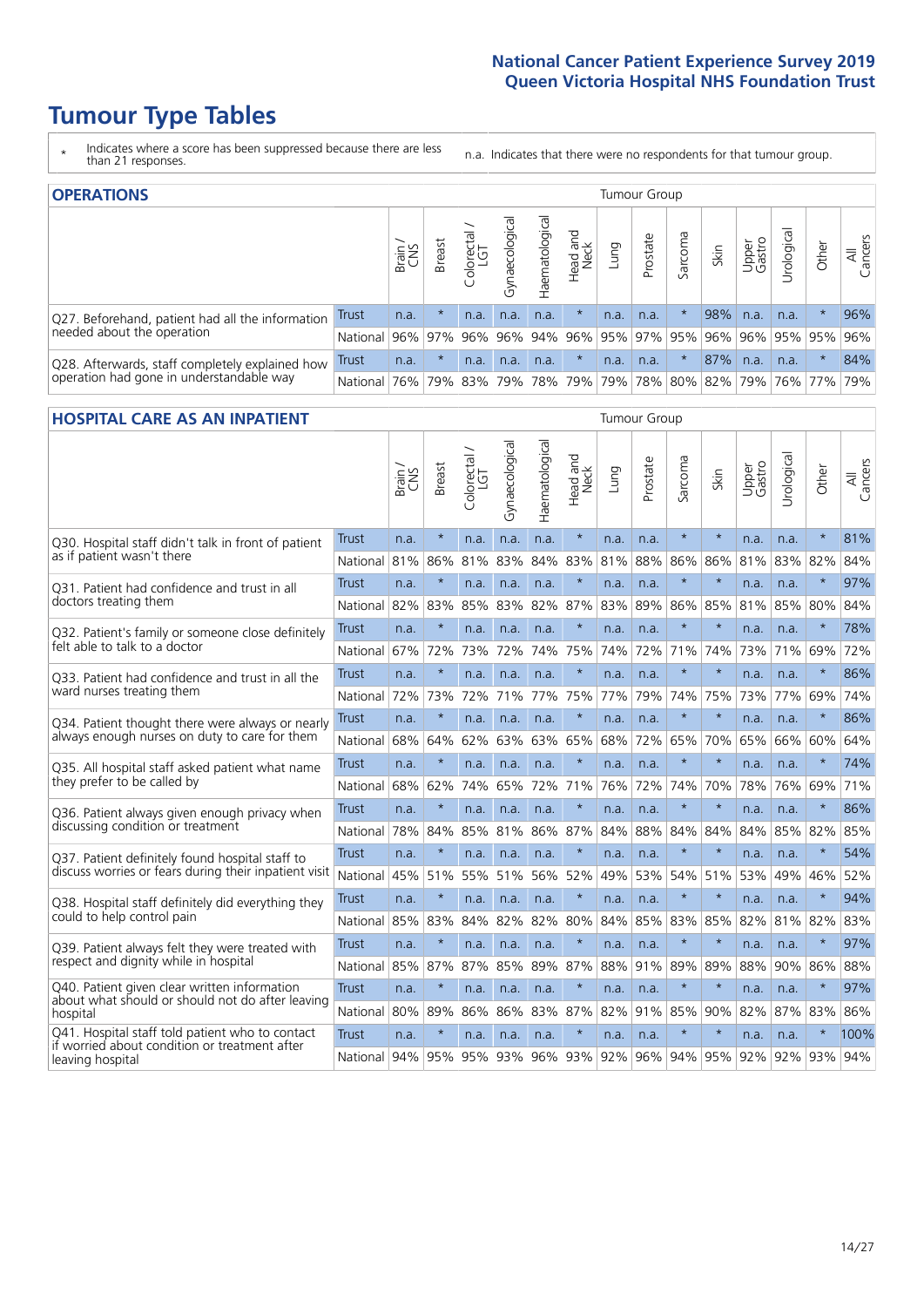# **Tumour Type Tables**

\* Indicates where a score has been suppressed because there are less than 21 responses.

n.a. Indicates that there were no respondents for that tumour group.

|                                                                        | <b>HOSPITAL CARE AS A DAY PATIENT / OUTPATIENT</b> |       |               |                                     |                |                |                         |         |          |                          |           |                 |            |         |                |
|------------------------------------------------------------------------|----------------------------------------------------|-------|---------------|-------------------------------------|----------------|----------------|-------------------------|---------|----------|--------------------------|-----------|-----------------|------------|---------|----------------|
|                                                                        |                                                    | Brain | <b>Breast</b> | $\frac{\text{Colored}}{\text{LGT}}$ | Gynaecological | Haematological | ead and<br>Neck<br>Head | Lung    | Prostate | arcoma<br>$\overline{ }$ | Skin      | Upper<br>Gastro | Urological | Other   | All<br>Cancers |
| Q43. Patient definitely found hospital staff to                        | <b>Trust</b>                                       | n.a.  | $\star$       | n.a.                                | n.a.           | n.a.           | $\star$                 | n.a.    | n.a.     | $\star$                  | 84%       | n.a.            | n.a.       | $\star$ | 80%            |
| discuss worries or fears during their outpatient or<br>day case visit  | National                                           | 66%   | 68%           | 73%                                 | 70%            | 73%            | 72%                     | 70%     | 74%      | 72%                      | 72%       | 71%             | 67%        | 68%     | 71%            |
| Q44. Cancer doctor had the right documents at                          | Trust                                              | n.a.  | $\star$       | n.a.                                | n.a.           | n.a.           | $\star$                 | n.a.    | n.a.     | $\star$                  | 100% n.a. |                 | n.a.       | $\star$ | 100%           |
| patient's last outpatient appointment                                  | National                                           | 94%   | 96%           | 96%                                 | 96%            | 97%            | 96%                     | 96%     | 96%      | 96%                      | 96%       | 94%             | 96%        | 95%     | 96%            |
| Q46. Beforehand patient completely had                                 | Trust                                              | n.a.  | n.a.          | n.a.                                | n.a.           | n.a.           | $\star$                 | n.a.    | n.a.     | $\star$                  | $\star$   | n.a.            | n.a.       | $\star$ | $\star$        |
| all information needed about radiotherapy<br>treatment                 | National                                           | 91%   | 88%           | 83%                                 | 88%            | 84%            | 86%                     | 86%     | 88%      | 88%                      | 84%       | 86%             | 83%        | 84%     | 86%            |
| Q47. Patient completely given understandable                           | Trust                                              | n.a.  | n.a.          | n.a.                                | n.a.           | n.a.           | $\star$                 | n.a.    | n.a.     | $\star$                  | $\star$   | n.a.            | n.a.       | $\star$ | $\star$        |
| information about whether radiotherapy was<br>working                  | National                                           | 56%   | 60%           | 57%                                 | 61%            | 62%            | 63%                     | 59%     | 60%      | 67%                      | 57%       | 52%             | 59%        | 59%     | 60%            |
| Q49. Beforehand patient completely had all                             | <b>Trust</b>                                       | n.a.  | n.a.          | n.a.                                | n.a.           | n.a.           | $\star$                 | n.a.    | n.a.     | n.a.                     | $\star$   | n.a.            | n.a.       | n.a.    | $\star$        |
| information needed about chemotherapy<br>treatment                     | National                                           | 80%   | 82%           | 86%                                 | 87%            | 85%            | 79%                     | 84%     | 86%      | 86%                      | 90%       | 84%             | 85%        | 85%     | 84%            |
| Q50. Patient given enough information about                            | Trust                                              | n.a.  | n.a.          | n.a.                                | n.a.           | n.a.           | $\star$                 | n.a.    | n.a.     | n.a.                     | $\star$   | n.a.            | n.a.       | n.a.    | $\star$        |
| whether chemotherapy was working in a<br>completely understandable way | National                                           | 54%   | 62%           | 64%                                 | 68%            | 75%            |                         | 57% 67% | 66%      | 71%                      | 79%       | 61%             | 68%        | 69%     | 68%            |

#### **HOME CARE AND SUPPORT** Tumour Group

|                                                                                              |          | Brain | <b>Breast</b> | Colorectal<br>LGT | Gynaecologic | ত<br>Haematologic | ad and<br>Neck<br>Head | Lung | Prostate | Sarcoma | Skin    | Upper<br>Gastro | Urological | Other   | All<br>Cancers |
|----------------------------------------------------------------------------------------------|----------|-------|---------------|-------------------|--------------|-------------------|------------------------|------|----------|---------|---------|-----------------|------------|---------|----------------|
| Q51. Hospital staff definitely gave family or<br>someone close all the information needed to | Trust    | n.a.  | $\star$       | n.a.              | n.a.         | n.a.              | $\star$                | n.a. | n.a.     | $\star$ | 65%     | n.a.            | n.a.       | $\ast$  | 60%            |
| help care at home                                                                            | National | 58%   | 58%           | 63%               | 57%          | 62%               | 67%                    |      | 59% 61%  | 62%     | 65%     | 60%             | 59%        | 55%     | 60%            |
| Q52. Patient definitely given enough support                                                 | Trust    | n.a.  | $\star$       | n.a.              | n.a.         | n.a.              | $\star$                | n.a. | n.a.     |         |         | n.a.            | n.a.       | $\star$ | 52%            |
| from health or social services during treatment                                              | National | 42%   | 52%           | 60%               |              | 45% 51%           | 59%                    | 50%  | 48%      | 53%     | 57%     | 54%             | 48% 51%    |         | 52%            |
| Q53. Patient definitely given enough support                                                 | Trust    | n.a.  | $\star$       | n.a.              | n.a.         | n.a.              | $\star$                | n.a. | n.a.     |         | $\star$ | n.a.            | n.a.       | $\star$ | 58%            |
| from health or social services after treatment                                               | National | 39%   | 41%           | 53%               | 39%          | $ 43\% $          | 56%                    | 40%  | 46%      | 48%     | 59%     | 47%             | 44%        | 44%     | 45%            |

| <b>CARE FROM YOUR GENERAL PRACTICE</b>                                                                 |                 |       |               |                   |                |                |                  |      |                                             | Tumour Group |                     |                 |            |         |                |
|--------------------------------------------------------------------------------------------------------|-----------------|-------|---------------|-------------------|----------------|----------------|------------------|------|---------------------------------------------|--------------|---------------------|-----------------|------------|---------|----------------|
|                                                                                                        |                 | Brain | <b>Breast</b> | Colorectal<br>LGT | Gynaecological | Haematological | Head and<br>Neck | Lung | Prostate                                    | Sarcoma      | Skin                | Upper<br>Gastro | Urological | Other   | All<br>Cancers |
| Q54. GP given enough information about                                                                 | Trust           | n.a.  |               | n.a.              | n.a.           | n.a.           | $\star$          | n.a. | n.a.                                        |              | 95%                 | n.a.            | n.a.       |         | 96%            |
| patient's condition and treatment                                                                      | <b>National</b> | 91%   |               | 96% 95%           |                |                |                  |      | 95%   96%   94%   94%   96%                 |              | 94% 96% 93% 95% 94% |                 |            |         | 95%            |
| Q55. General practice staff definitely did<br>Trust<br>everything they could to support patient during |                 | n.a.  | $\star$       | n.a.              | n.a.           | n.a.           | $\star$          | n.a. | n.a.                                        | $\star$      | 68%                 | n.a.            | n.a.       | $\star$ | 60%            |
| treatment                                                                                              | National        | 55%   |               | 58% 59%           |                |                |                  |      | 56% 56% 59% 56% 64% 56% 65% 59% 59% 55% 58% |              |                     |                 |            |         |                |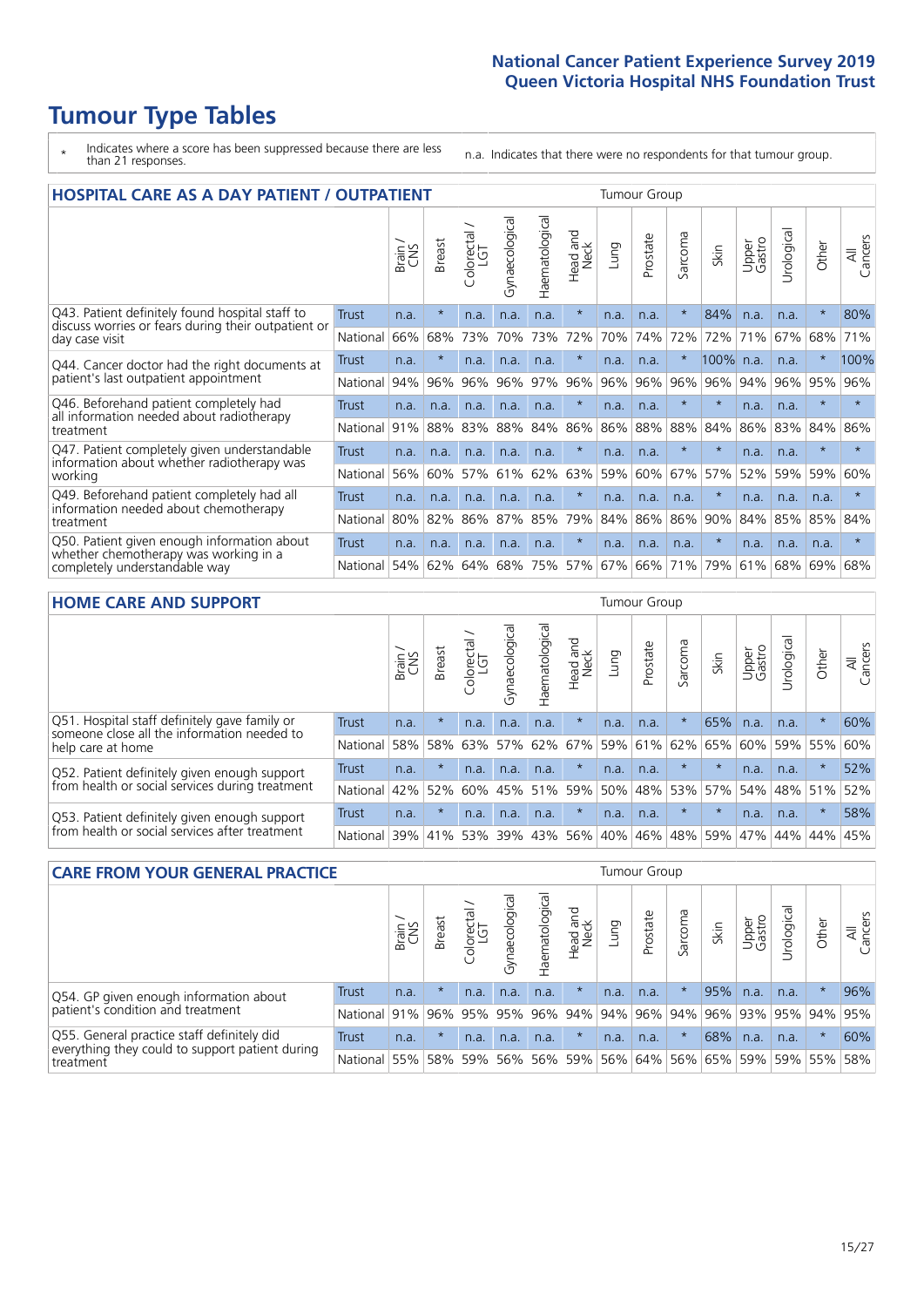# **Tumour Type Tables**

\* Indicates where a score has been suppressed because there are less than 21 responses.

n.a. Indicates that there were no respondents for that tumour group.

| <b>YOUR OVERALL NHS CARE</b>                                    |              |       |               |                          |                |                |                            |      | <b>Tumour Group</b> |          |      |                 |            |         |                |
|-----------------------------------------------------------------|--------------|-------|---------------|--------------------------|----------------|----------------|----------------------------|------|---------------------|----------|------|-----------------|------------|---------|----------------|
|                                                                 |              | Brain | <b>Breast</b> | ∽<br>Colorectal /<br>LGT | Gynaecological | Haematological | and<br><b>Neck</b><br>Head | Lung | Prostate            | Sarcoma  | Skin | Upper<br>Gastro | Urological | Other   | All<br>Cancers |
| Q56. Different people treating and caring for                   | Trust        | n.a.  | $\star$       | n.a.                     | n.a.           | n.a.           | $\star$                    | n.a. | n.a.                | $\star$  | 84%  | n.a.            | n.a.       | $\star$ | 74%            |
| patient always work well together to give best<br>possible care | National     | 60%   | 73%           | 73%                      | 69%            | 75%            | 73%                        | 73%  | 75%                 | 70%      | 79%  | 69%             | 74%        | 68%     | 73%            |
|                                                                 | Trust        | n.a.  | $\star$       | n.a.                     | n.a.           | n.a.           | $\star$                    | n.a. | n.a.                | $\star$  | 56%  | n.a.            | n.a.       | $\ast$  | 51%            |
| Q57. Patient given a care plan                                  | National     | 36%   | 41%           | 40%                      | 34%            | 36%            | 39%                        | 36%  | 40%                 | 34%      | 44%  | 36%             | 33%        | 31%     | 38%            |
| Q58. Overall the administration of care was good                | <b>Trust</b> | n.a.  | $\star$       | n.a.                     | n.a.           | n.a.           | $\star$                    | n.a. | n.a.                | $\star$  | 92%  | n.a.            | n.a.       | $\star$ | 88%            |
| or very good                                                    | National     | 85%   | 90%           | 88%                      | 87%            | 91%            | 90%                        | 90%  | 88%                 | 88%      | 90%  | 86%             | 85%        | 87%     | 89%            |
| Q59. Patient felt length of time for attending                  | Trust        | n.a.  | $\star$       | n.a.                     | n.a.           | n.a.           | $\star$                    | n.a. | n.a.                | $^\star$ | 76%  | n.a.            | n.a.       | $\star$ | 69%            |
| clinics and appointments for cancer was about<br>right          | National     | 58%   | 68%           | 73%                      | 66%            | 66%            | 71%                        | 71%  | 76%                 | 68%      | 73%  | 66%             | 75%        | 64%     | 69%            |
| Q60. Someone discussed with patient whether                     | Trust        | n.a.  | $\star$       | n.a.                     | n.a.           | n.a.           | $\star$                    | n.a. | n.a.                | $\star$  | 6%   | n.a.            | n.a.       | $\star$ | 12%            |
| they would like to take part in cancer research                 | National     | 42%   | 30%           | 32%                      | 31%            | 33%            | 21%                        | 34%  | 31%                 | 36%      | 20%  | 36%             | 21%        | 32%     | 30%            |
| Q61. Patient's average rating of care scored from               | Trust        | n.a.  | $\star$       | n.a.                     | n.a.           | n.a.           | $\star$                    | n.a. | n.a.                | $\star$  | 9.1  | n.a.            | n.a.       | $\star$ | 8.9            |
| very poor to very good                                          | National     | 8.6   | 8.9           | 8.8                      | 8.7            | 8.9            | 8.8                        | 8.8  | 8.8                 | 8.8      | 8.9  | 8.7             | 8.7        | 8.7     | 8.8            |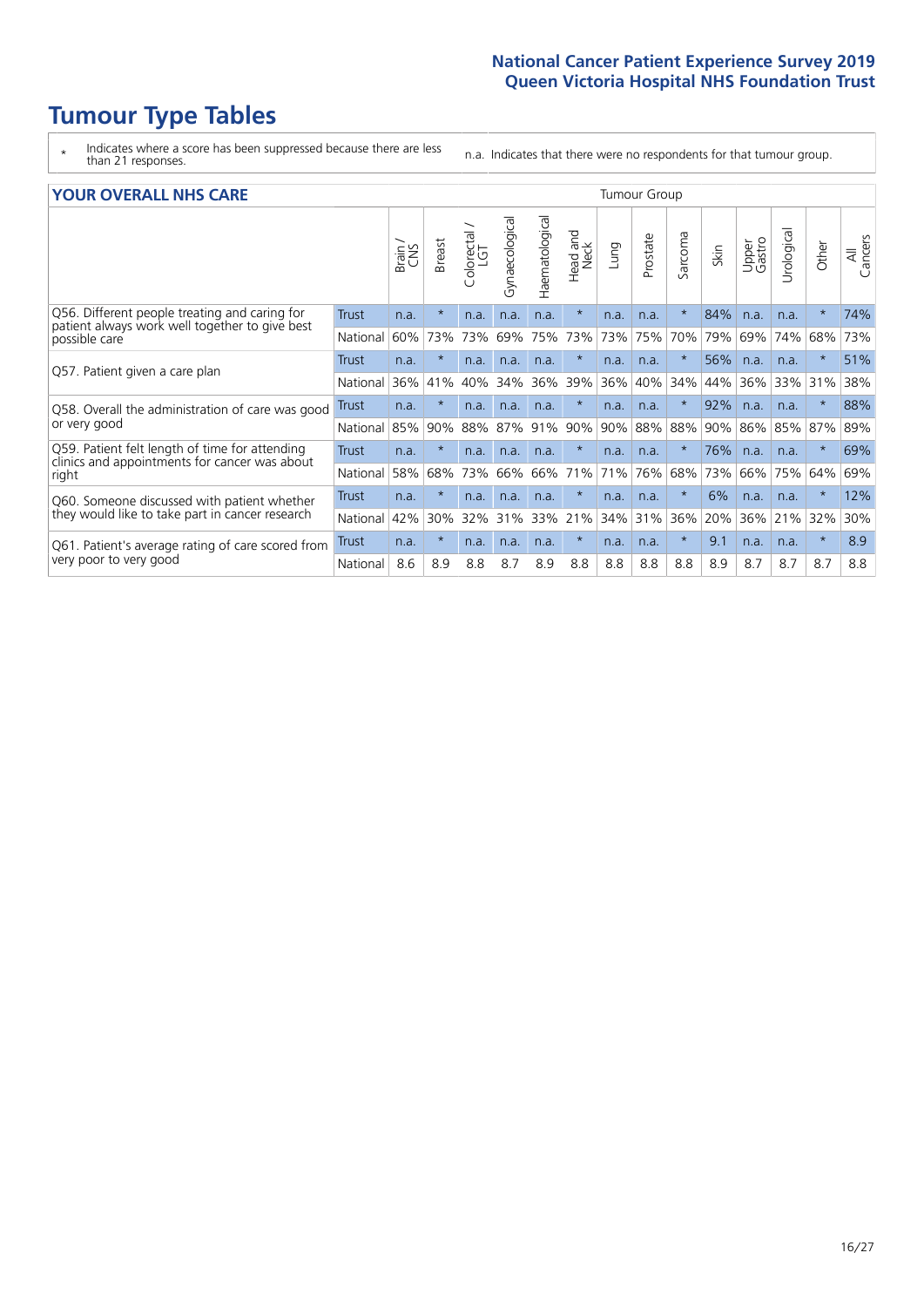### **Year on Year Charts**





#### **DIAGNOSTIC TESTS**





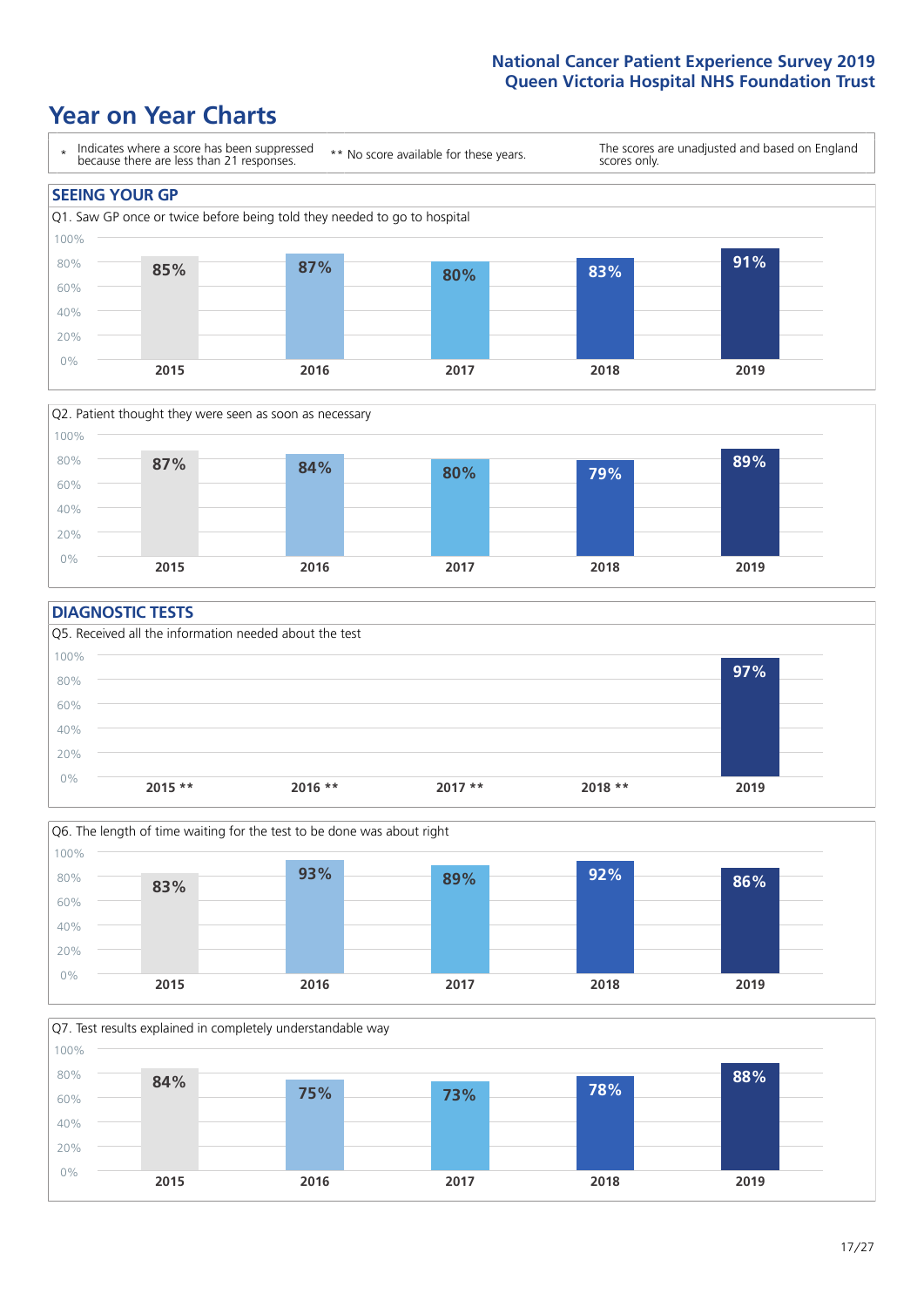







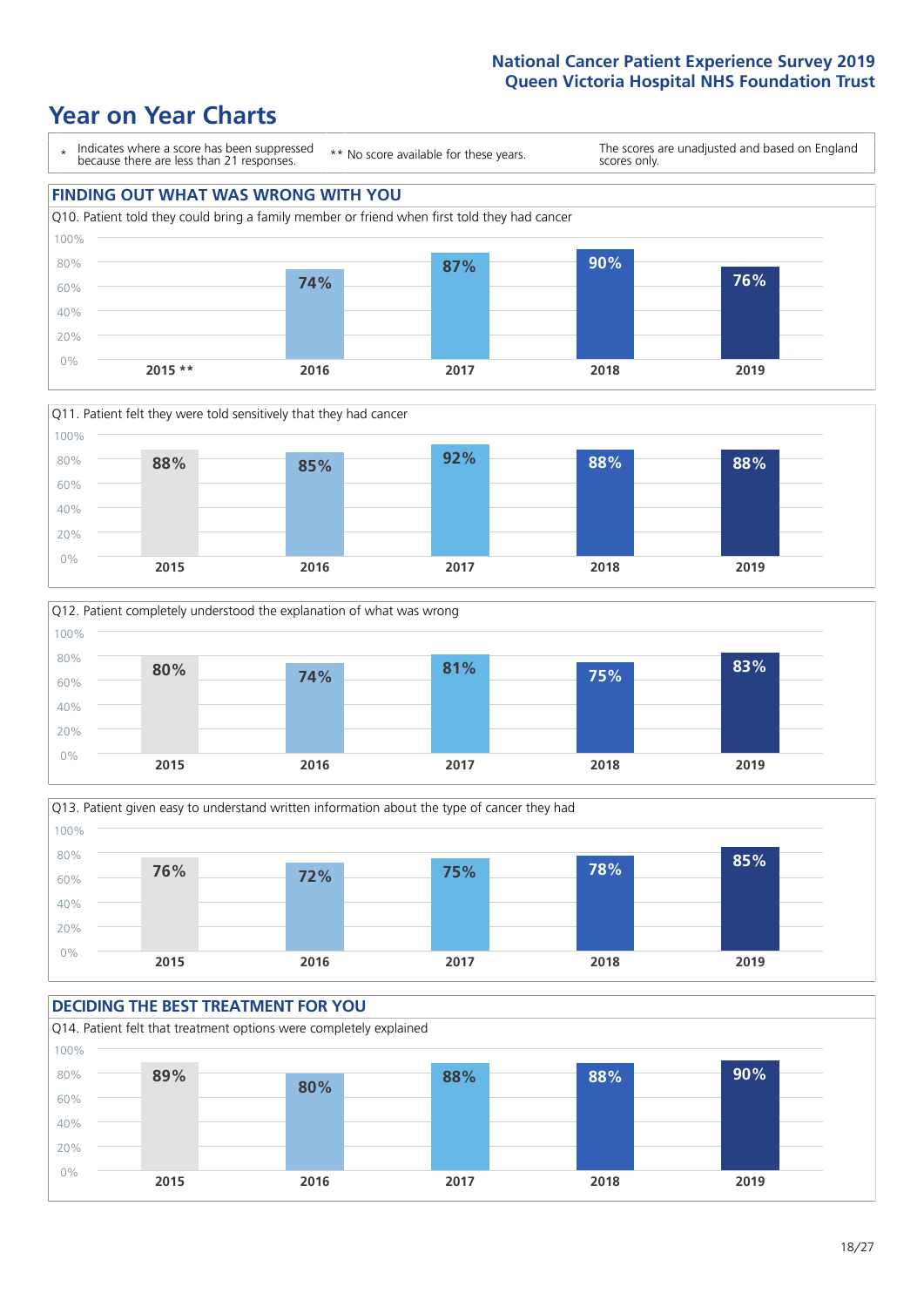![](_page_18_Figure_2.jpeg)

![](_page_18_Figure_3.jpeg)

![](_page_18_Figure_4.jpeg)

![](_page_18_Figure_5.jpeg)

![](_page_18_Figure_6.jpeg)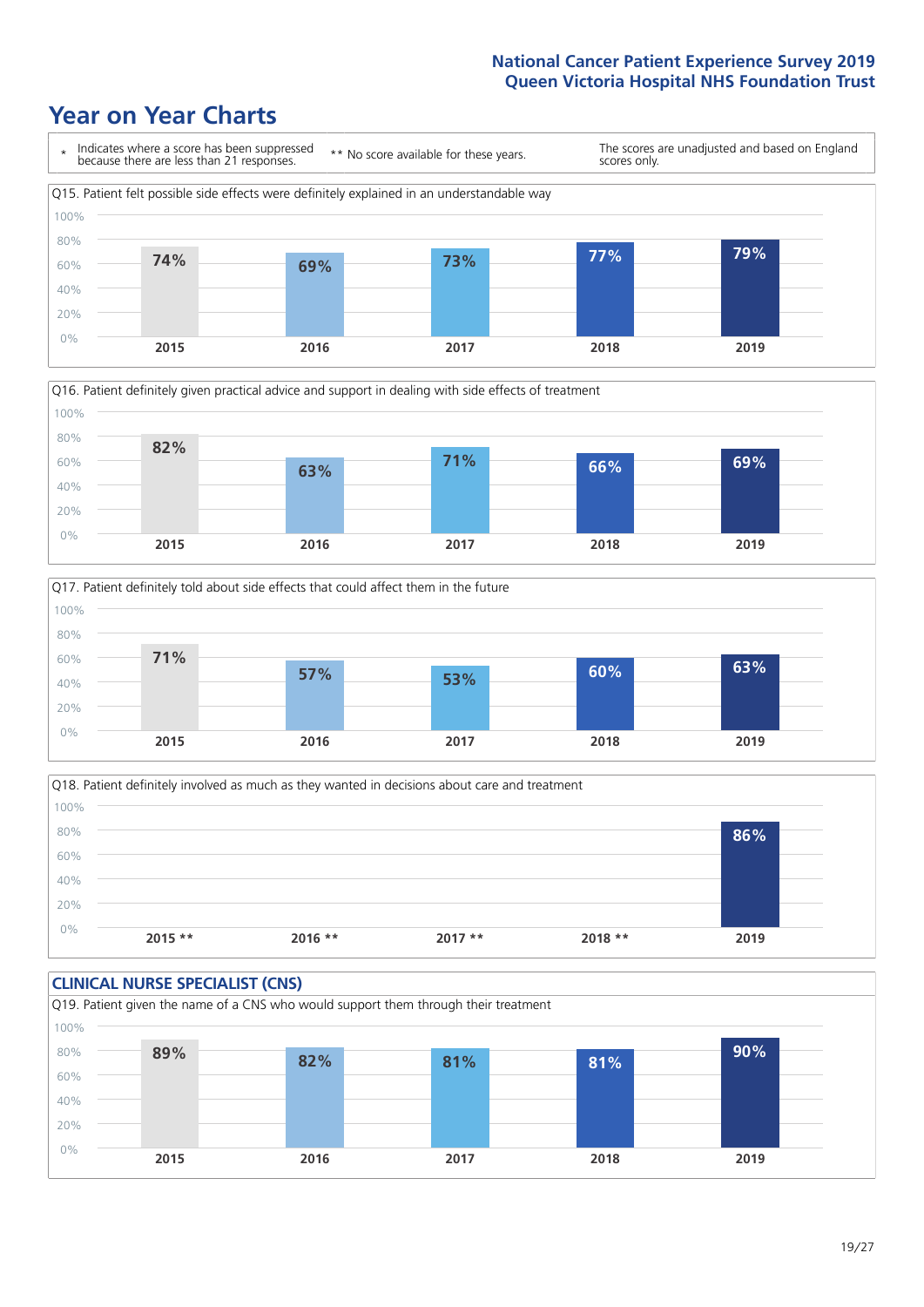![](_page_19_Figure_2.jpeg)

![](_page_19_Figure_3.jpeg)

![](_page_19_Figure_4.jpeg)

![](_page_19_Figure_5.jpeg)

![](_page_19_Figure_6.jpeg)

Q24. Hospital staff gave information on getting financial help or possible benefits

![](_page_19_Figure_8.jpeg)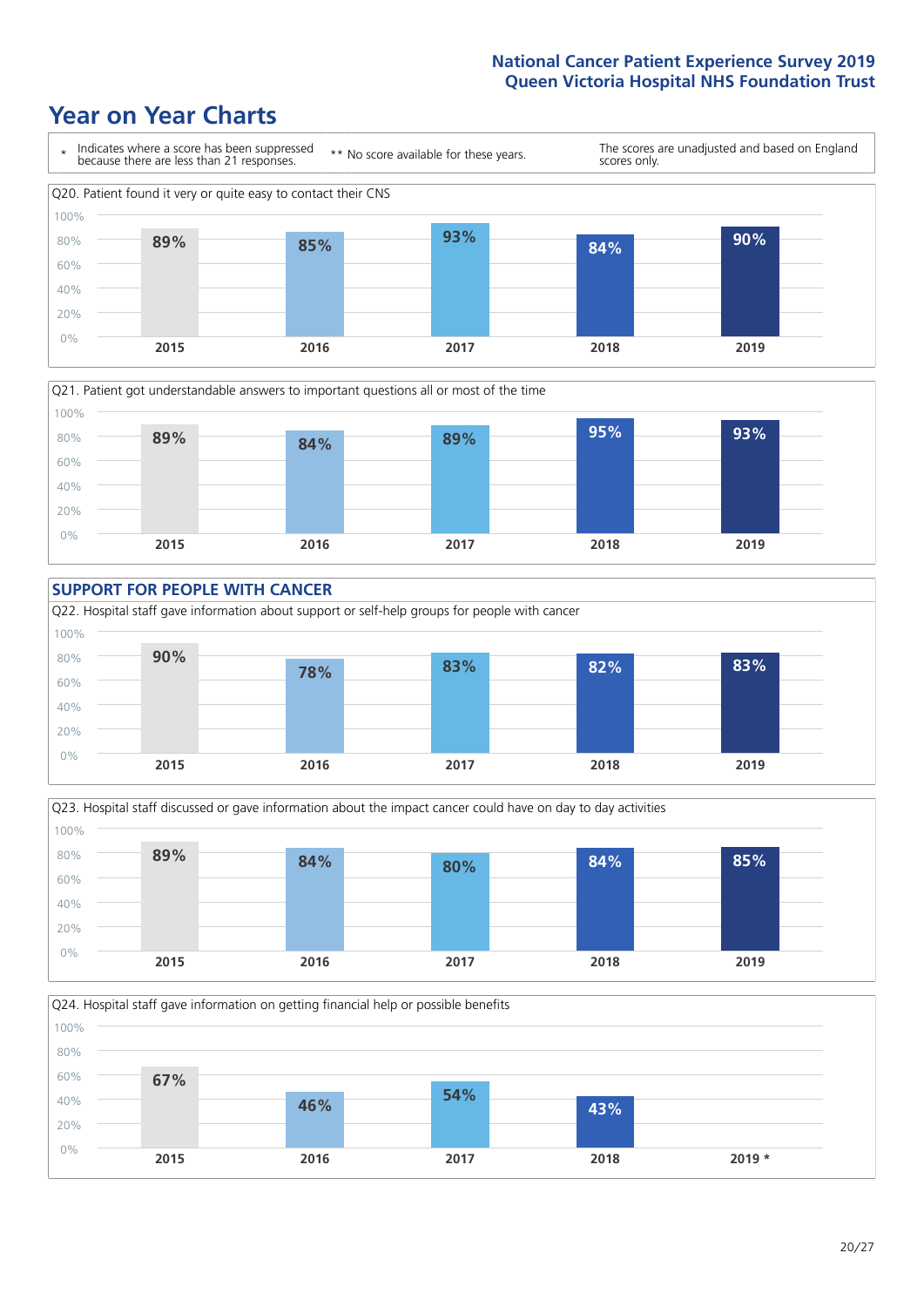### **Year on Year Charts**

![](_page_20_Figure_2.jpeg)

#### **OPERATIONS**

![](_page_20_Figure_4.jpeg)

![](_page_20_Figure_5.jpeg)

#### **HOSPITAL CARE AS AN INPATIENT** Q30. Hospital staff didn't talk in front of patient as if patient wasn't there 0% 20% 40% 60% 80% 100% **2015 \*\* 2016 \*\* 2017 \*\* 2018 \*\* 2019 81%**

![](_page_20_Figure_7.jpeg)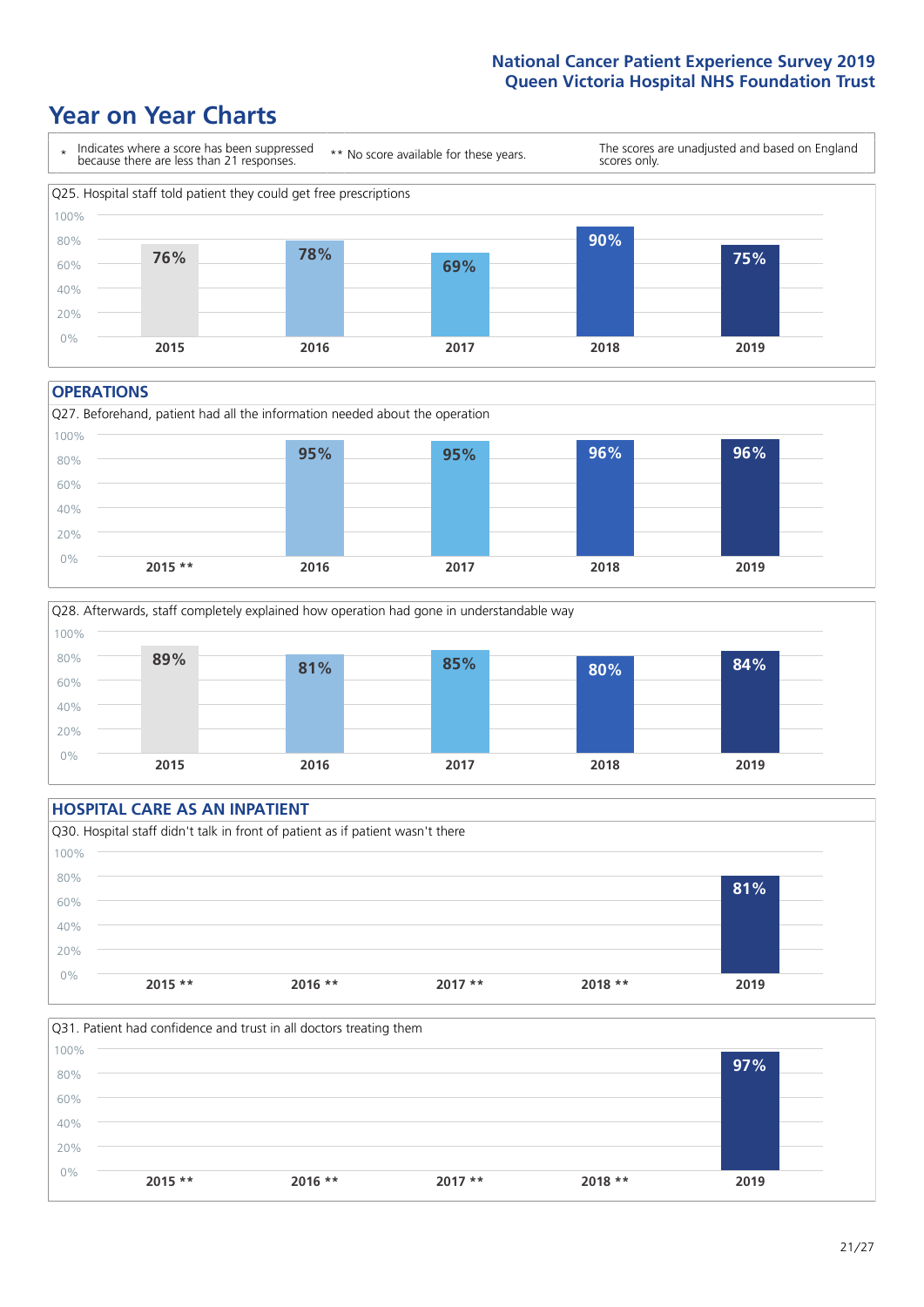![](_page_21_Figure_2.jpeg)

![](_page_21_Figure_3.jpeg)

![](_page_21_Figure_4.jpeg)

![](_page_21_Figure_5.jpeg)

![](_page_21_Figure_6.jpeg)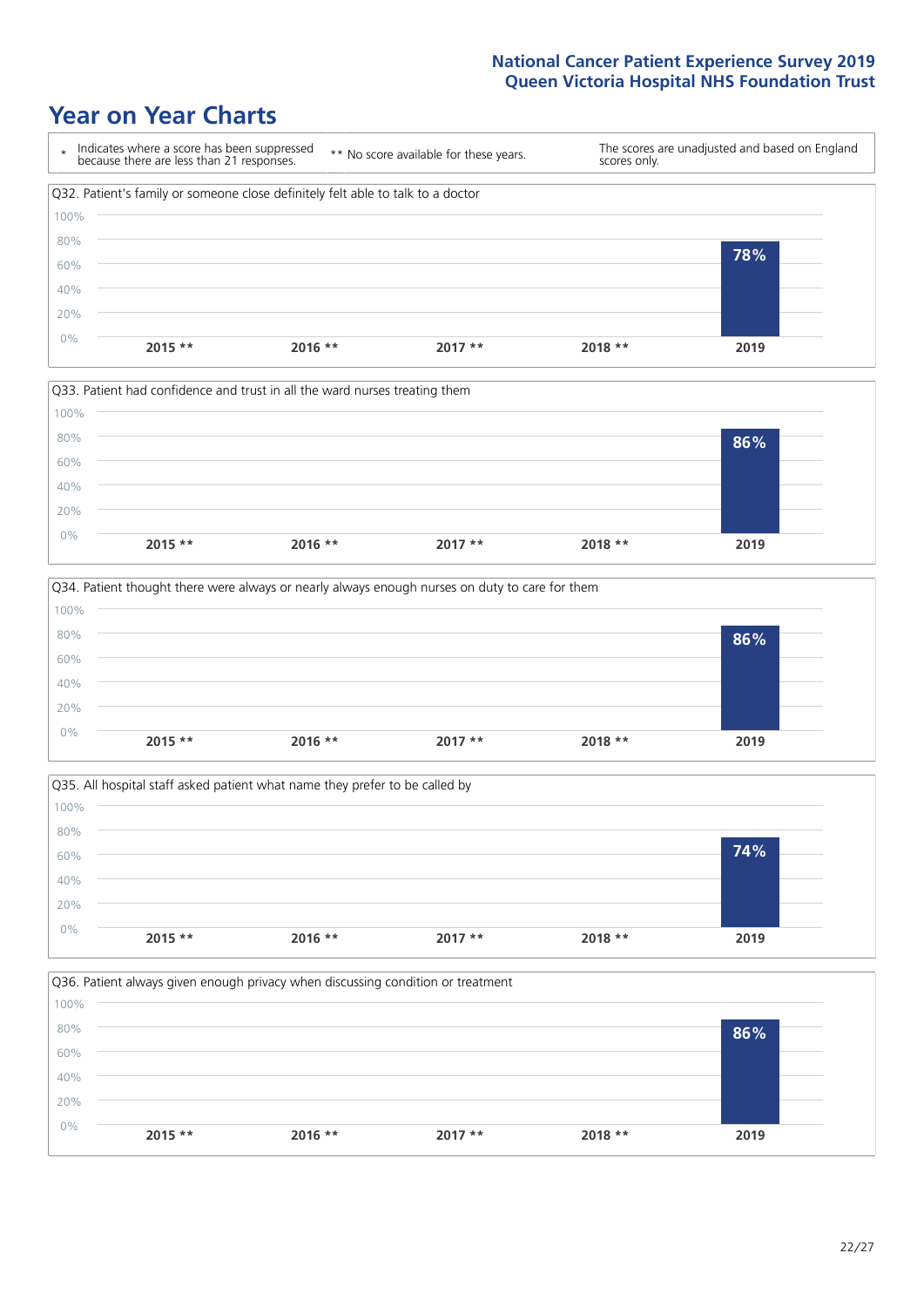![](_page_22_Figure_2.jpeg)

![](_page_22_Figure_3.jpeg)

![](_page_22_Figure_4.jpeg)

![](_page_22_Figure_5.jpeg)

![](_page_22_Figure_6.jpeg)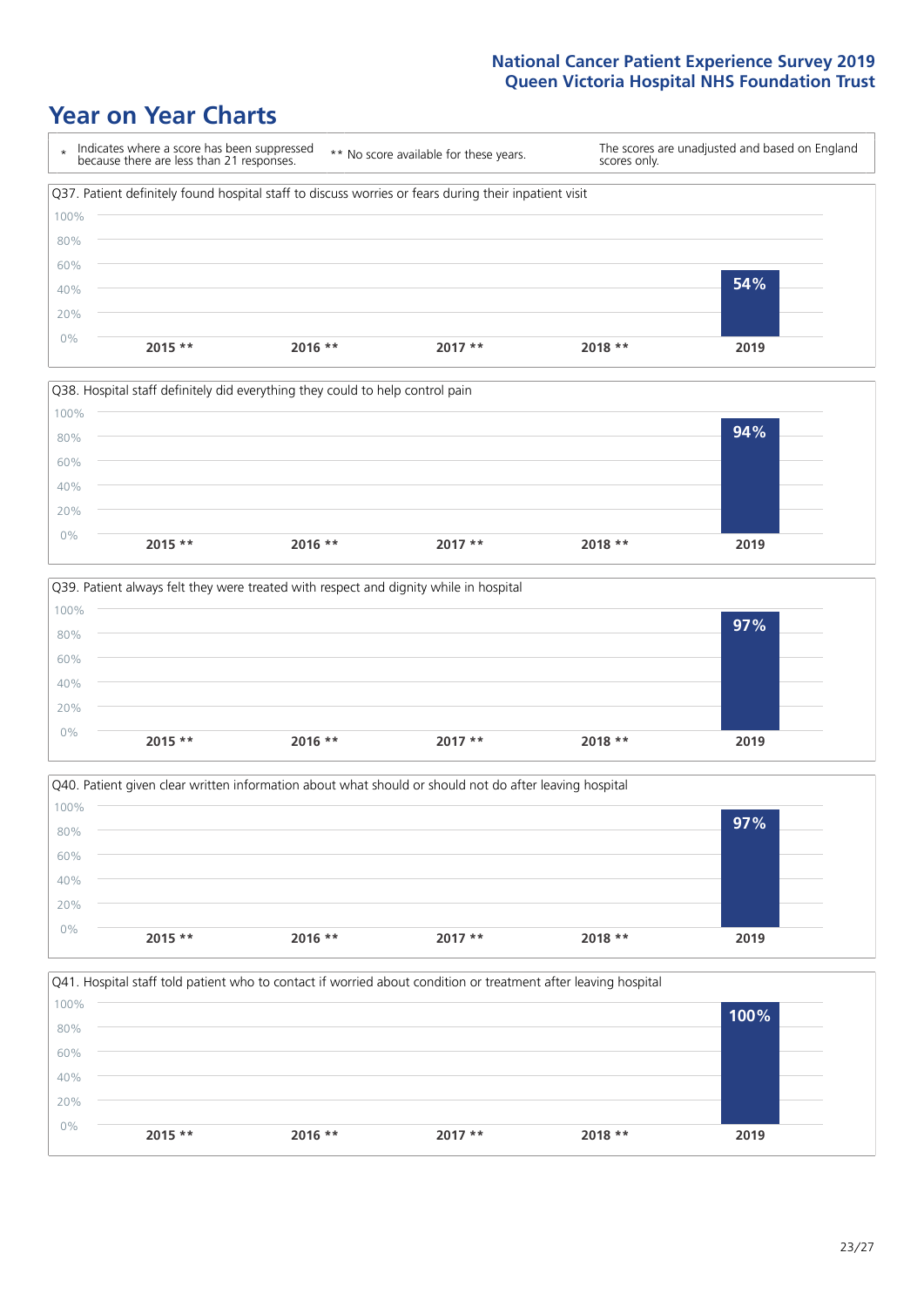### **Year on Year Charts**

\* Indicates where a score has been suppressed because there are less than 21 responses.

\*\* No score available for these years.

The scores are unadjusted and based on England scores only.

#### **HOSPITAL CARE AS A DAY PATIENT / OUTPATIENT**

![](_page_23_Figure_6.jpeg)

![](_page_23_Figure_7.jpeg)

![](_page_23_Figure_8.jpeg)

|      |          |          | Q47. Patient completely given understandable information about whether radiotherapy was working |          |          |
|------|----------|----------|-------------------------------------------------------------------------------------------------|----------|----------|
| 100% |          |          |                                                                                                 |          |          |
| 80%  |          |          |                                                                                                 |          |          |
| 60%  |          |          |                                                                                                 |          |          |
| 40%  |          |          |                                                                                                 |          |          |
| 20%  |          |          |                                                                                                 |          |          |
| 0%   | $2015 *$ | $2016 *$ | $2017 *$                                                                                        | $2018 *$ | $2019 *$ |
|      |          |          |                                                                                                 |          |          |

Q49. Beforehand patient completely had all information needed about chemotherapy treatment 0% 20% 40% 60% 80% 100% **2015 \* 2016 \* 2017 \* 2018 \* 2019 \***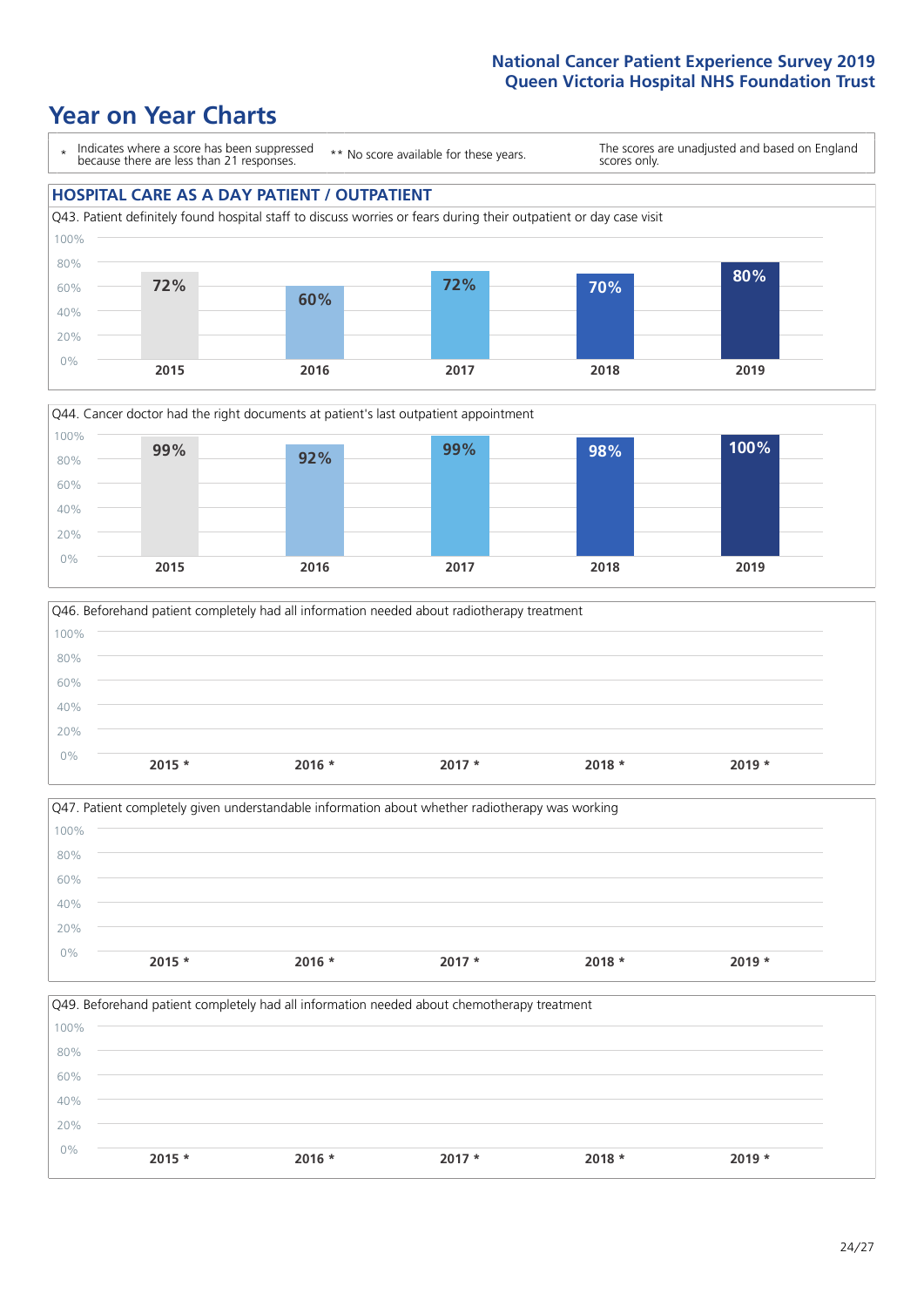### **Year on Year Charts**

![](_page_24_Figure_2.jpeg)

#### **HOME CARE AND SUPPORT**

![](_page_24_Figure_4.jpeg)

![](_page_24_Figure_5.jpeg)

![](_page_24_Figure_6.jpeg)

![](_page_24_Figure_7.jpeg)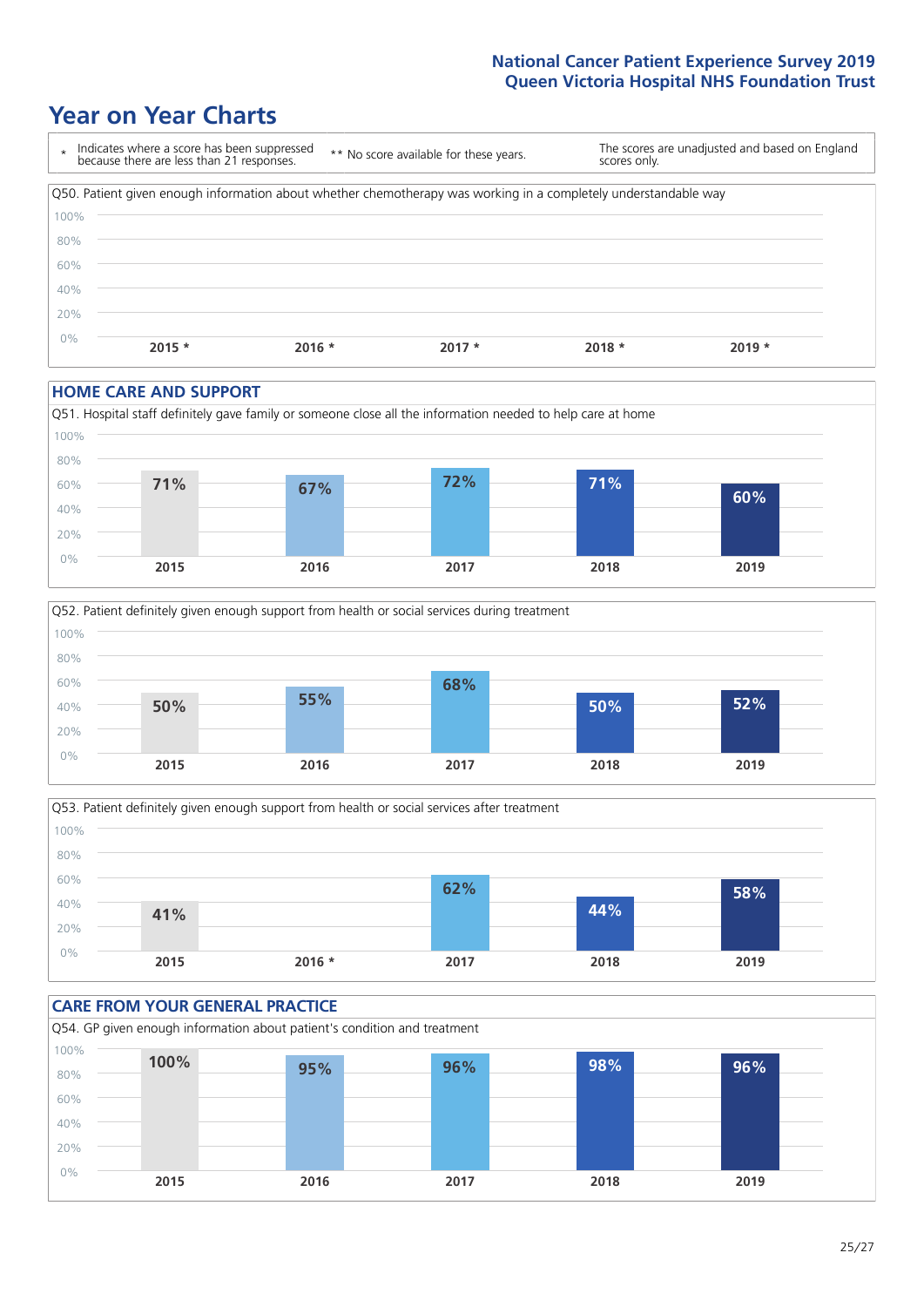### **Year on Year Charts**

![](_page_25_Figure_2.jpeg)

#### **YOUR OVERALL NHS CARE**

![](_page_25_Figure_4.jpeg)

![](_page_25_Figure_5.jpeg)

![](_page_25_Figure_6.jpeg)

Q59. Patient felt length of time for attending clinics and appointments for cancer was about right 0% 20% 40% 60% 80% 100% **2015 2016 2017 2018 2019 72% 82% 72% 70% 69%**